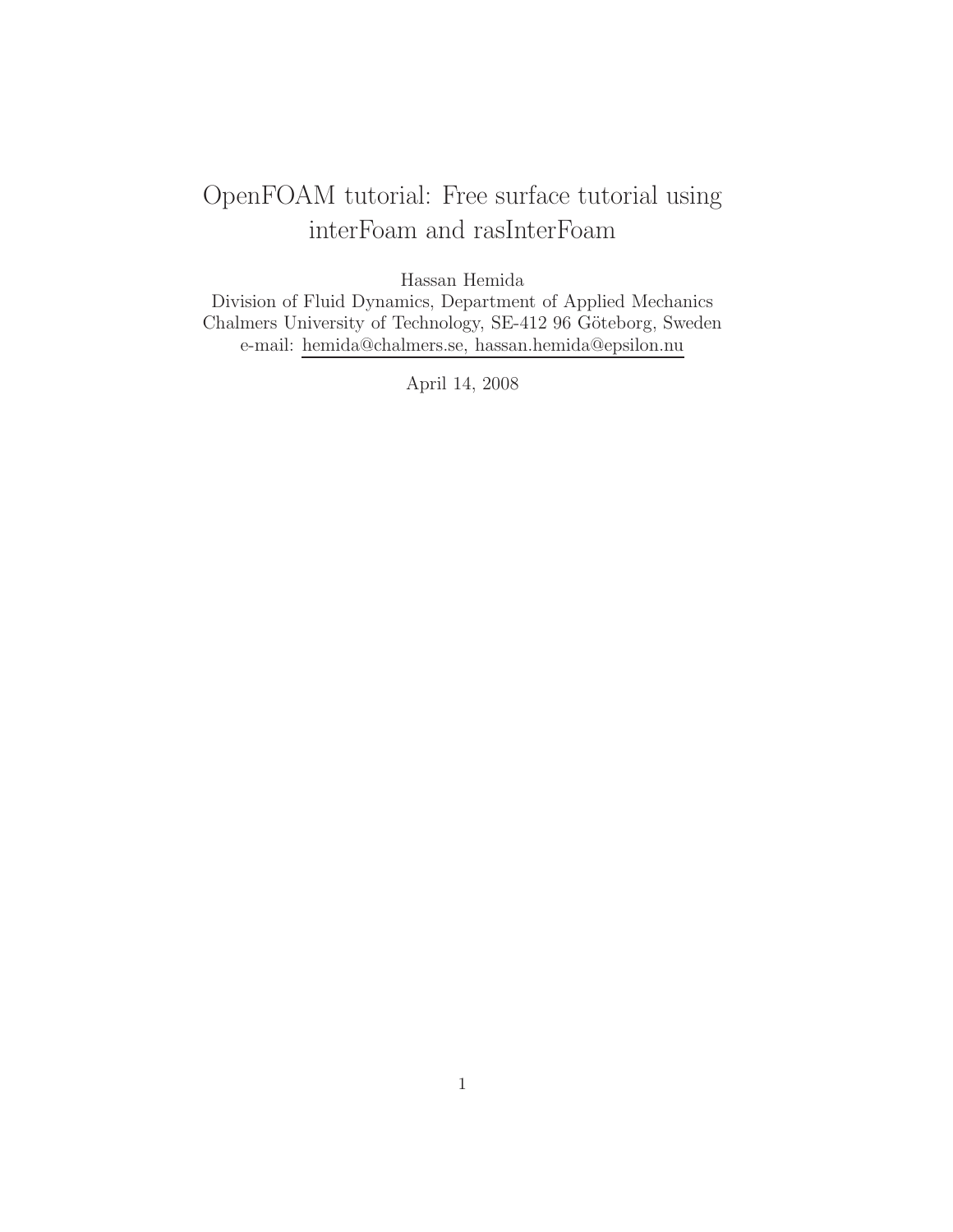### 1 Introduction

The aim of this tutorial is to explain to the new users of OpenFOAM how to use an existing tutorial in the release of OpenFOAM and modify it to suit a user case. The focus here is to use the existing tutorials for the iterFoam and rasInterFoam to solve laminar and turbulent free surface cases.

This tutorial demonstrates how to do the following:

- Set up and solve a transient problem using the VOF model.
- Modify the damBreak tutorial to solve for any VOF case.
- Change the geometry in OpenFOAM.
- Set up the properties of the two fluids.
- Initialize the flow.
- Choose the turbulent model.
- Brief explanation of the interFoam code.

## 2 Description of the problem

The problem considers the transient filling of water in a bottle initially filled with air as shown in Figure 1. For simplicity we will consider a two dimensional case by assuming that the geometry has an infinite length in the z-direction. The domain consists of two regions: an inlet chamber and a bottle. The dimensions are shown in Figure 1.

Initially, the bottle is filled with air and the inlet chamber is filled with water. At time zero, the water will move to fill the bottle. The inlet velocity of the water at the inlet section to the inlet chamber is  $0.1 \text{ m/s}$ . The time needed for filling the bottle with water is about 10 sec.

### 3 Available solvers in OpenFOAM

The case is a free surface problem, where a sharp interface between the two fluids exists. There are three different available solvers able to handle this case in OpenFOAM: interFoam, rasInterFoam and lesInterFoam.

- interFoam: solver for 2 incompressible fluids capturing the interface using a VOF method. No turbulence model is used. Solution may be viewed as a DNS if the mesh is fine enough for DES otherwise it is laminar solver.
- rasInterFoam: solver for 2 incompressible fluids capturing the interface using a VOF method. Turbulence is modeled using a runtime selectable incompressible RANS model.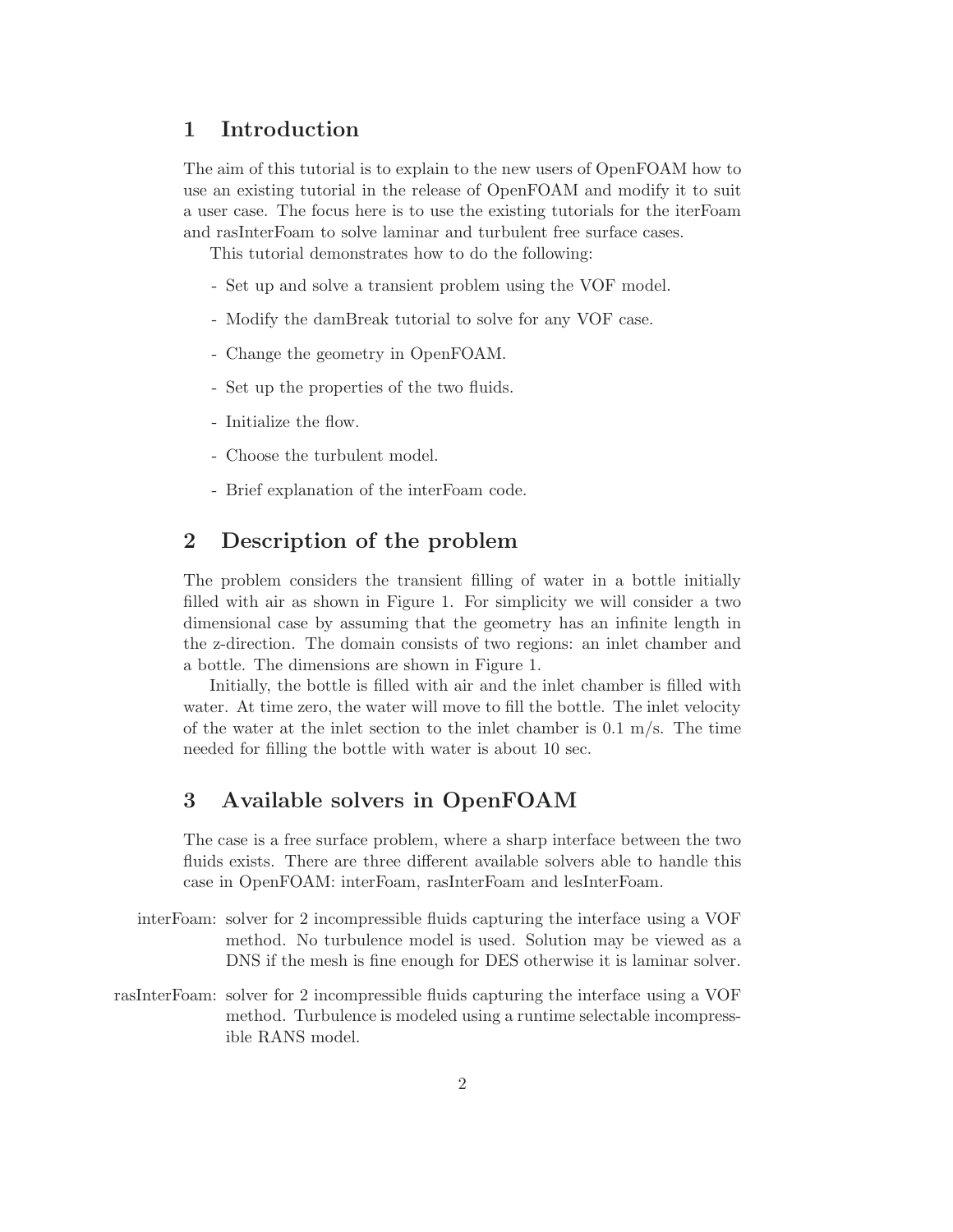

Figure 1: Schematic of the Problem

lesInterFoam: solver for 2 incompressible fluids capturing the interface using a VOF method. Turbulence is modeled using a runtime selectable incompressible LES model.

> In this tutorial, we will use interFoam and rasInterFoam to solve the filling problem. Compression between the laminar solution using interFoam and the turbulent solution using rasInterFoam will be shown at the end of the tutorial.

# 4 The damBreak case

Now we will take a look at the directories and files in the original tutorial damBreak. The folder has three sub-directories, 0, constant and system.

#### 4.1 The constant sub-directory

The folder contains all properties for the two fluids as will as the information required to build the mesh and the gravitational acceleration. It has three different files, transportProperties, enviromentalProperties and dynamicMeshDict, and one folder, polyMesh. The transportProperties file is a dictionary that contains information about the properties of the two phases as shown below.

\\*-------------------------transportProperties------------------------------\*/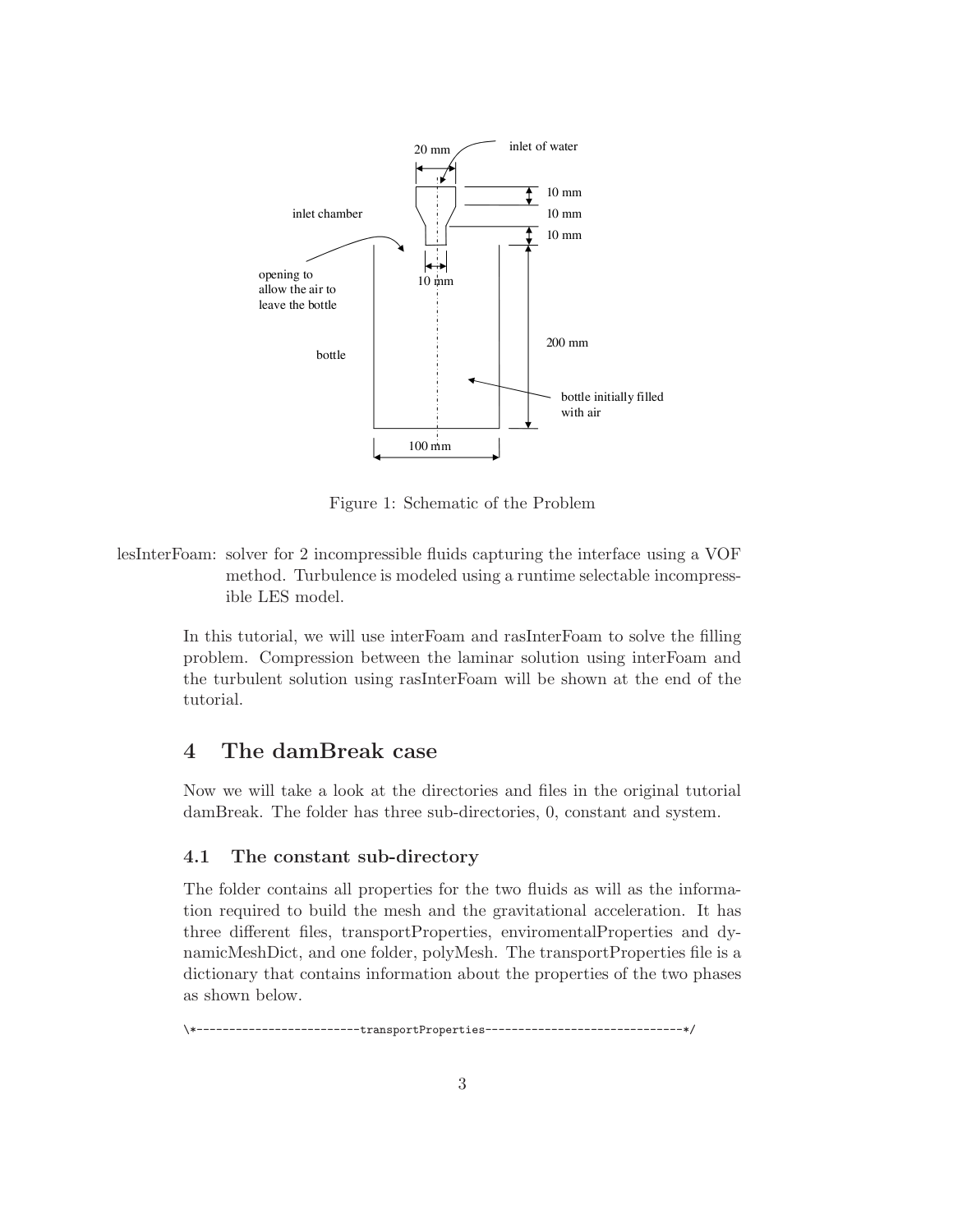```
FoamFile
{
   version 2.0;
   format ascii;
   root "";
   case "";<br>instance "";
   instance "";<br>local "";
   localclass dictionary;
   object transportProperties;
}
// * * * * * * * * * * * * * * * * * * * * * * * * * * * * * * * * * * * * * //
phase1
{
   transportModel Newtonian;
   nu nu [0 2 -1 0 0 0 0] 1e-06;<br>
rho [1 -3 0 0 0 0 0] 1000;
                 rho rho [1 -3 0 0 0 0 0] 1000;
   CrossPowerLawCoeffs
   {
      nu0 nu0 [0 2 -1 0 0 0 0] 1e-06;<br>nuInf nuInf [0 2 -1 0 0 0 0] 1e-00
                     nuInf [0 2 -1 0 0 0 0] 1e-06;
       m [0 0 1 0 0 0 0] 1;
       n [0 0 0 0 0 0 0] 0;
   }
   BirdCarreauCoeffs
   {
      nu0 nu0 [0 2 -1 0 0 0 0] 0.0142515;<br>nuInf [0 2 -1 0 0 0 0] 1e-06;
                    nuInf [0 2 -1 0 0 0 0] 1e-06;
       k [0 0 1 0 0 0 0] 99.6;
       n [0 0 0 0 0 0 0] 0.1003;
   }
}
phase2
{
   transportModel Newtonian;
    nu nu [0 2 -1 0 0 0 0] 1.48e-05;
    rho rho [1 -3 0 0 0 0 0] 1;
   CrossPowerLawCoeffs
   {
       nu0 nu0 [0 2 -1 0 0 0 0] 1e-06;
       nuInf \left[0\ 2\ -1\ 0\ 0\ 0\ 0\right] 1e-06;
       m [0 0 1 0 0 0 0] 1;
       n [0 0 0 0 0 0 0] 0;
   }
   BirdCarreauCoeffs
   {
       nu0 nu0 [0 2 -1 0 0 0 0] 0.0142515;<br>nuInf nuInf [0 2 -1 0 0 0 0] 1e-06;
                    nuInf [0 2 -1 0 0 0 0] 1e-06;
       k k [0 0 1 0 0 0 0] 99.6;
       n [0 0 0 0 0 0 0] 0.1003;
   }
}
sigma \begin{bmatrix} 1 & 0 & -2 & 0 & 0 & 0 \end{bmatrix} 0.07;
// ************************************************************************* //
```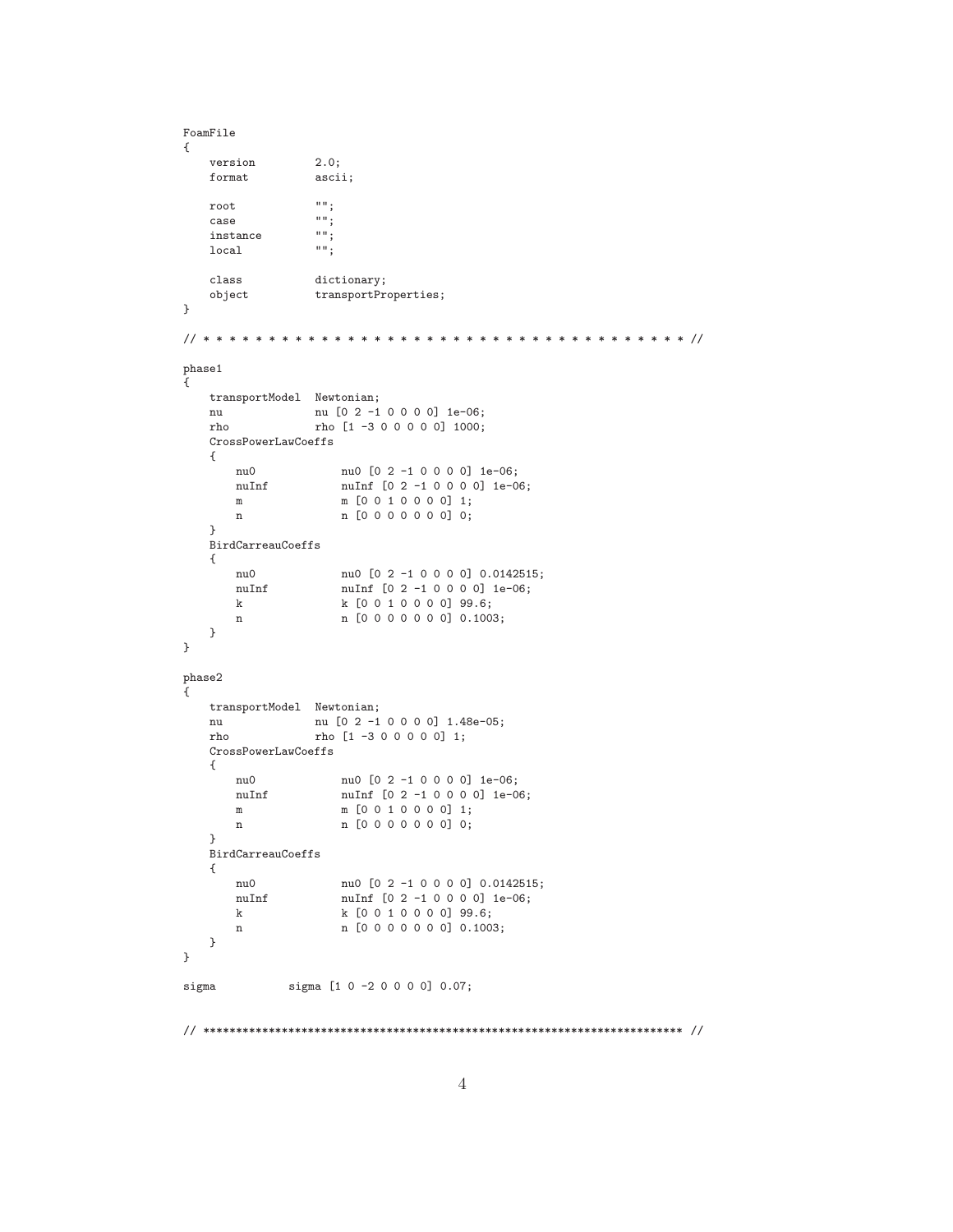The dictionary sets the transport model for the two phases to be Newtonian and then gives information about the viscosity and density of the phases. It gives also some coefficients for two power laws used for the interpolation for the gamma function. At the end of the dictionary, the surface tension coefficient between the two phases is set. The dictionary environmental Properties sets the value and direction of the gravitational acceleration as shown below.

```
\*--------------------environmentalProperties--------------
                                                    ---------------*/
FoamFile
\mathcal{L}2.0;version
   format
                ascii;
                \cdots,root.
                ...case\begin{smallmatrix} 0 & 0 \\ & 1 \end{smallmatrix},instance
                ^{\mathrm{uu}} ;
   local
   class
                dictionary;
                environmentalProperties;
   object
\mathcal{F}\frac{1}{2}g [0 1 -2 0 0 0 0] (0 -9.81 0);
g
```
Here, the gravitational acceleration has a value of 9.81 m/s2 in the negative direction of y-axes.

The third dictionary in the constant folder is dynamicMeshDict which specify if the mesh is dynamic or static as follow.

```
---------dynamicMeshDict----------------------------------
FoamFile
\mathcal{L}_{\mathcal{L}}2.0:version
    format
                       ascii;
                       ...root
                       \begin{smallmatrix} 0&0&\frac{1}{2} \end{smallmatrix}case\mathbb{R}^n ;
    instance
                       \overline{\mathfrak{m}}localclassdictionary;
                      motionProperties;
    object
\mathcal{F}
```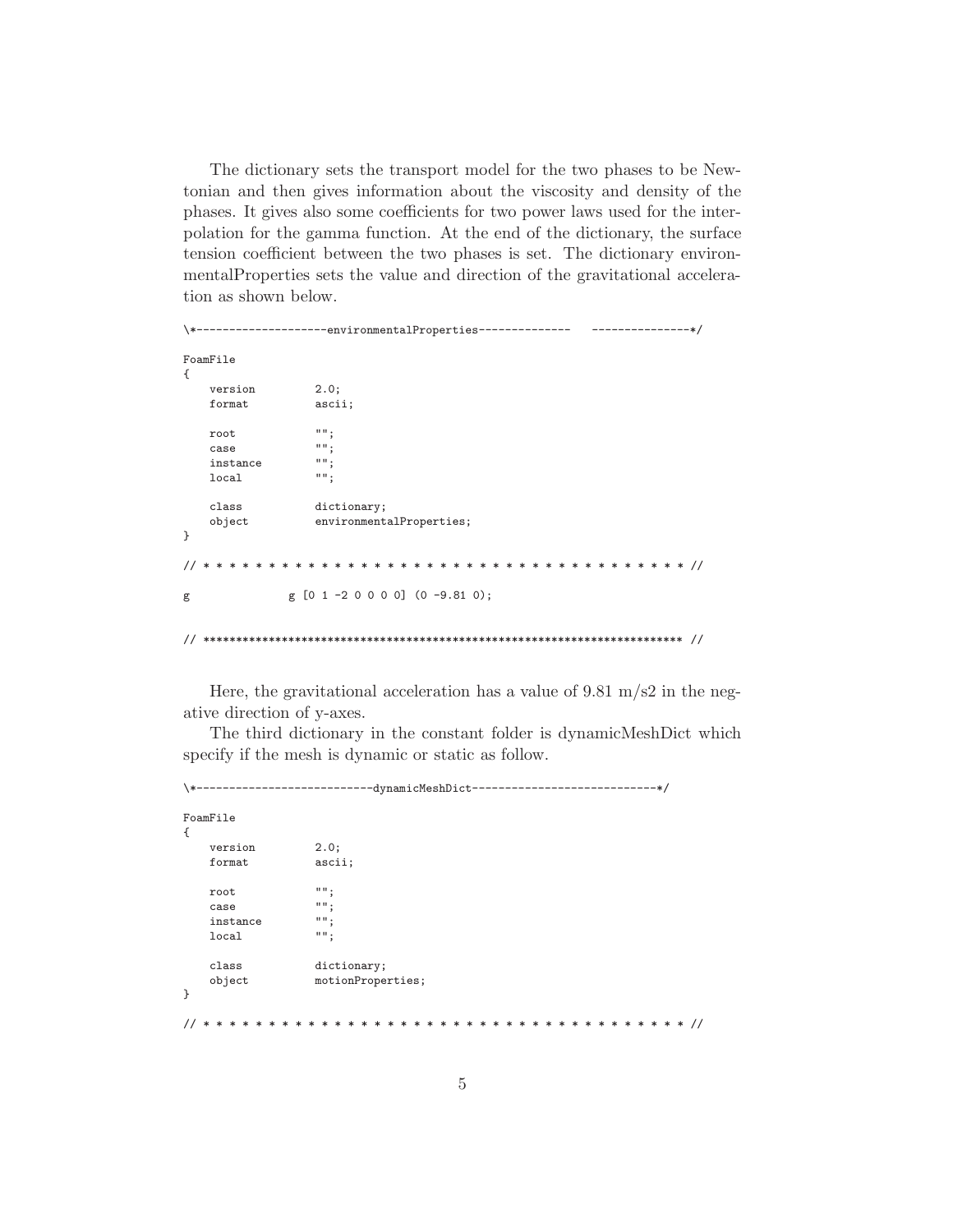dynamicFvMesh staticFvMesh;

// \*\*\*\*\*\*\*\*\*\*\*\*\*\*\*\*\*\*\*\*\*\*\*\*\*\*\*\*\*\*\*\*\*\*\*\*\*\*\*\*\*\*\*\*\*\*\*\*\*\*\*\*\*\*\*\*\*\*\*\*\*\*\*\*\*\*\*\*\*\*\*\*\* //

As seen in the dynamicMeshDict, the mesh is set to be staticFvMesh.

The constant directory contains the sub-directory polyMesh where information about the mesh should be there in the dictionary blockMeshDict as shown below.

```
\*------------------------------blockMeshDict---------------------------*/
FoamFile
{
   version 2.0;
   format ascii;
   root "";
   case "";<br>instance "";
   instance "";<br>local "";
   localclass dictionary;
   object blockMeshDict;
}
// * * * * * * * * * * * * * * * * * * * * * * * * * * * * * * * * * * * * * //
convertToMeters 0.146;
vertices
(
    (0 0 0)
   (2 0 0)
   (2.16438 0 0)
    (4 0 0)
    (0 0.32876 0)
    (2 0.32876 0)
    (2.16438 0.32876 0)
    (4 0.32876 0)
    (0 4 0)
   (2 4 0)
    (2.16438 4 0)
    (4 4 0)
    (0 0 0.1)
    (2 0 0.1)
   (2.16438 0 0.1)
    (4 0 0.1)
    (0 0.32876 0.1)
    (2 0.32876 0.1)
    (2.16438 0.32876 0.1)
   (4 0.32876 0.1)
    (0 4 0.1)
    (2 4 0.1)
    (2.16438 4 0.1)
    (4 4 0.1)
);
blocks
(
```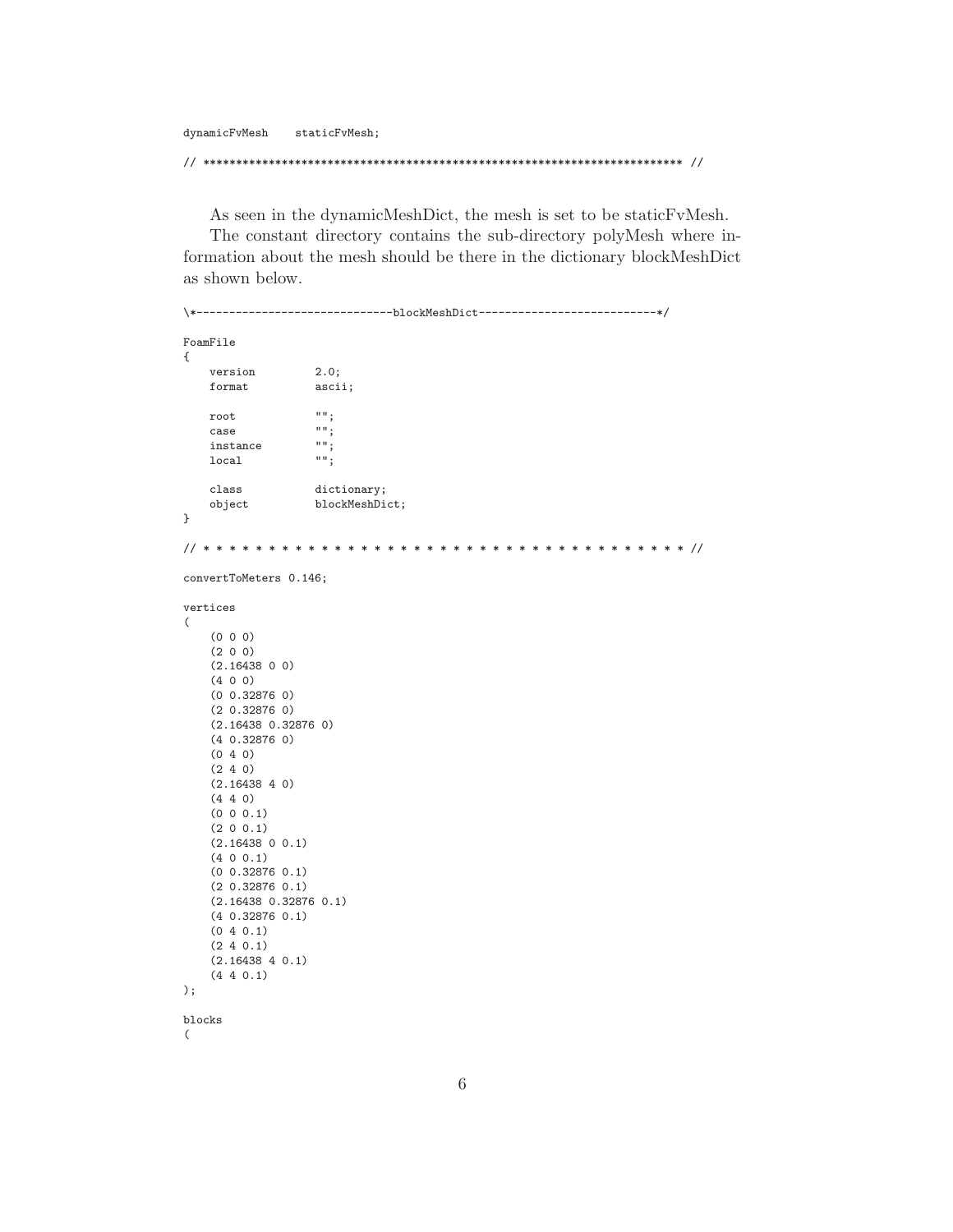```
hex (0 1 5 4 12 13 17 16) (23 8 1) simpleGrading (1 1 1)
    hex (2 3 7 6 14 15 19 18) (19 8 1) simpleGrading (1 1 1)
    hex (4 5 9 8 16 17 21 20) (23 42 1) simpleGrading (1 1 1)
    hex (5 6 10 9 17 18 22 21) (4 42 1) simpleGrading (1 1 1)
    hex (6 7 11 10 18 19 23 22) (19 42 1) simpleGrading (1 1 1)
);
edges
(
);
patches
(
    wall leftWall
    (
        (0 12 16 4)
        (4 16 20 8)
    )
    wall rightWall
    (
        (7 19 15 3)
        (11 23 19 7)
    )
    wall lowerWall
    (
        (0 1 13 12)
        (1 5 17 13)
        (5 6 18 17)
        (2 14 18 6)
        (2 3 15 14)
    )
    patch atmosphere
    (
        (8 20 21 9)
        (9 21 22 10)
        (10 22 23 11)
    )
);
mergePatchPairs
(
);
// ************************************************************************* //
```
The dictionary starts by setting a conversion to meter. If the dimensions in this dictionary are in mm then the first line should be

convertToMeters 0.001;

to convert it to meter.

The domain is divided into numbers blocks. Each block should have 8 vertices. All the vertices for all the blocks are sorted under vertices dictionary. Each vertex has x, y and z coordinate value. The vertices are numbered in ordered starting from zero for the first vertex.

The blocks are defined under the blocks directory. Each block has 8 vertices. These vertices are specified by there number according to their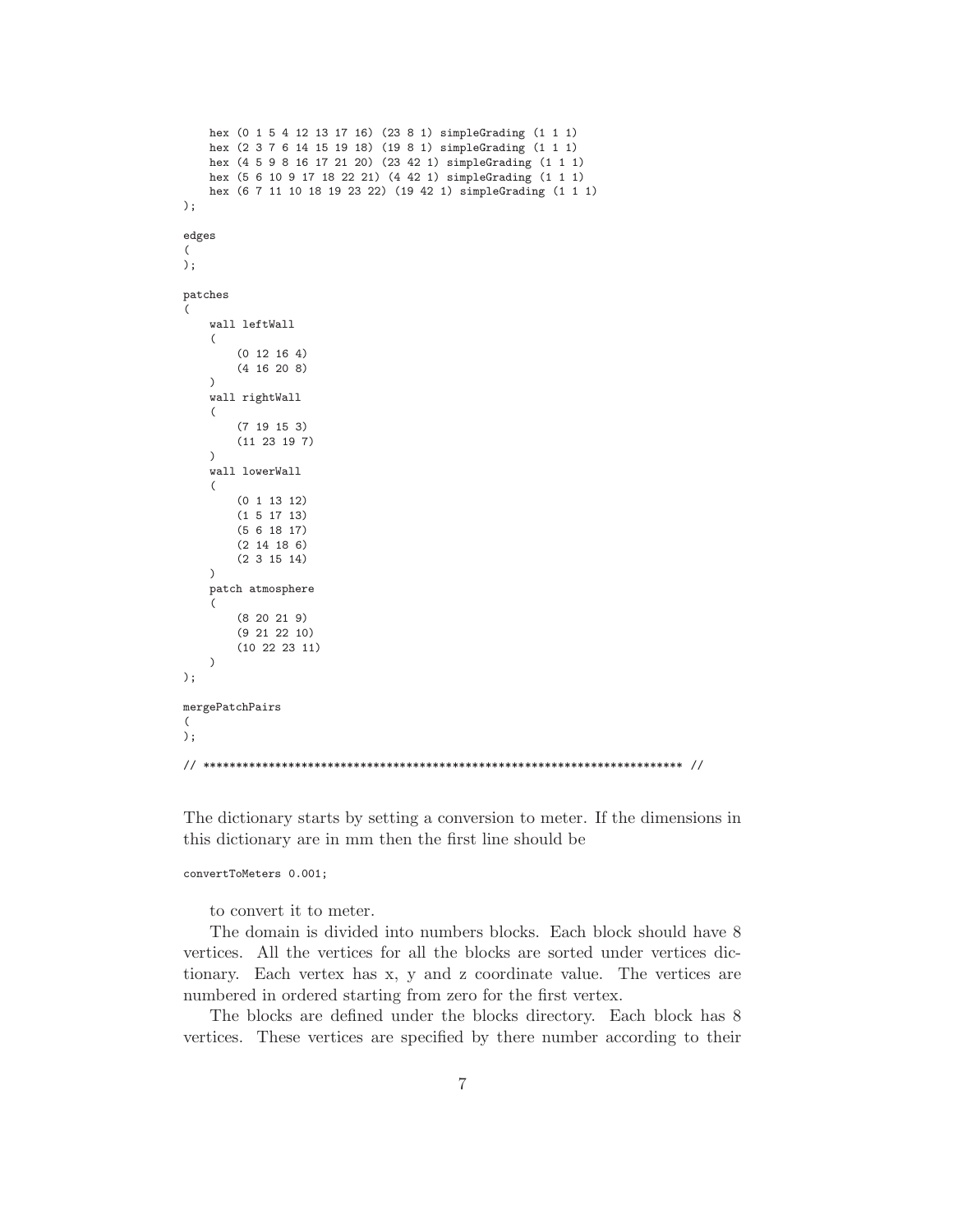appearance in the vertices dictionary. The line for each block start with the word hex meaning that the mesh will be hexahedral followed by the number of the 8 vertices connecting the block. After specifying the vertices connecting one block comes the number of grid points in the three direction x, y and z. At the end of this line a specification of the mesh grading in the three dimensions x, y and z is set. The grading in the damBreak tutorial is simpleGrading (1 1 1) meaning that the mesh is uniform mesh without any stretching. In this case, the domain has 5 hexa blocks.

Following the block dictionary is the edge dictionary where a curvature for any edge connecting two vertices can be specified. If this dictionary is empty then the edge will be a straight line in the mesh.

The patches dictionary specifies the boundary patches in the mesh. Each boundary face should be connected by four vertices. First the type of the boundary condition is specified for a patch and then the name of the patch. If a boundary patch is sharing many blocks, an entry for each peace of the patch in each block should be specified under the patch dictionary.

In our laminar fill bottle tutorial we will keep the same setting for all the dictionaries in the constant folder except the blockMeshDict. We will change this dictionary to fit or mesh in our tutorial for filling a bottle.

#### 4.2 The system sub-directory

This folder contains five dictionaries, controlDict, decomposeParDict, fvSchemes and setFieldsDict. All the settings for starting, end and time step as well as the methods of saving data are in the contolDict. This dictionary takes the format shown below.

```
\*-------------------------------contolDict--------------------------------*/
FoamFile
{
   version 2.0;
   format ascii;
   root "";
   case "";<br>instance "";
   instance "";<br>
local "";
   localclass dictionary;
   object controlDict;
}
// * * * * * * * * * * * * * * * * * * * * * * * * * * * * * * * * * * * * * //
application interFoam;
startFrom startTime;
startTime 0;
stopAt endTime;
```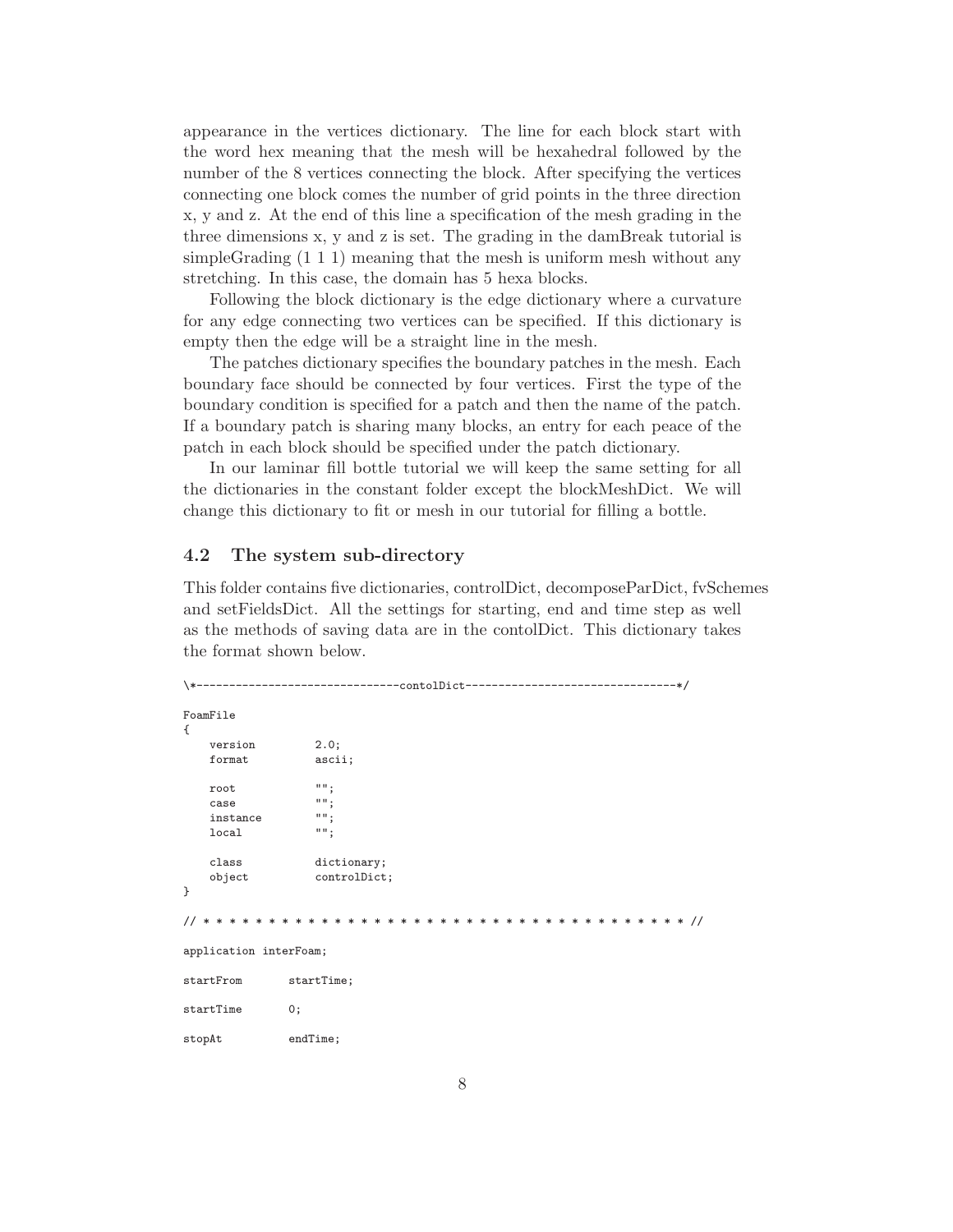```
endTime 1;
deltaT 0.001;
writeControl adjustableRunTime;
writeInterval 0.05;
purgeWrite 0;
writeFormat ascii;
writePrecision 6;
writeCompression uncompressed;
timeFormat general;
timePrecision 6;
runTimeModifiable yes;
adjustTimeStep yes;
maxCo 0.5;
maxDeltaT 1;
```
// \*\*\*\*\*\*\*\*\*\*\*\*\*\*\*\*\*\*\*\*\*\*\*\*\*\*\*\*\*\*\*\*\*\*\*\*\*\*\*\*\*\*\*\*\*\*\*\*\*\*\*\*\*\*\*\*\*\*\*\*\*\*\*\*\*\*\*\*\*\*\*\*\* //

The solver is specified at the beginning of the dictionary to be interFoam. The start time is zero and the end time is 1 sec. The simulation will stop at the end time which is 1 sec. The time step is set to be 0.001 sec but the adjustableTimeStep option is yes meaning that the time step will change during the simulation to keep the CFL number below the max value specified in maxCo. An out put file will be written every 0.05 sec. The simulation will adjust the time step to write exactly every  $0.05$  sec as specified in the commands

```
writeControl adjustableRunTime;
and
runTimeModifiable yes;
```
All the descritization schemes are set in the dictionary fvSchemes shown below. For the dambreak tutorial the VanLeer scheme is used for the discritization of the divergence terms in the U-equations and in Gamma equation. The laplacian terms are descretized using the centeral difference scheme.

```
\*--------------------------fvSchemes-------------------------------*/
FoamFile
{
```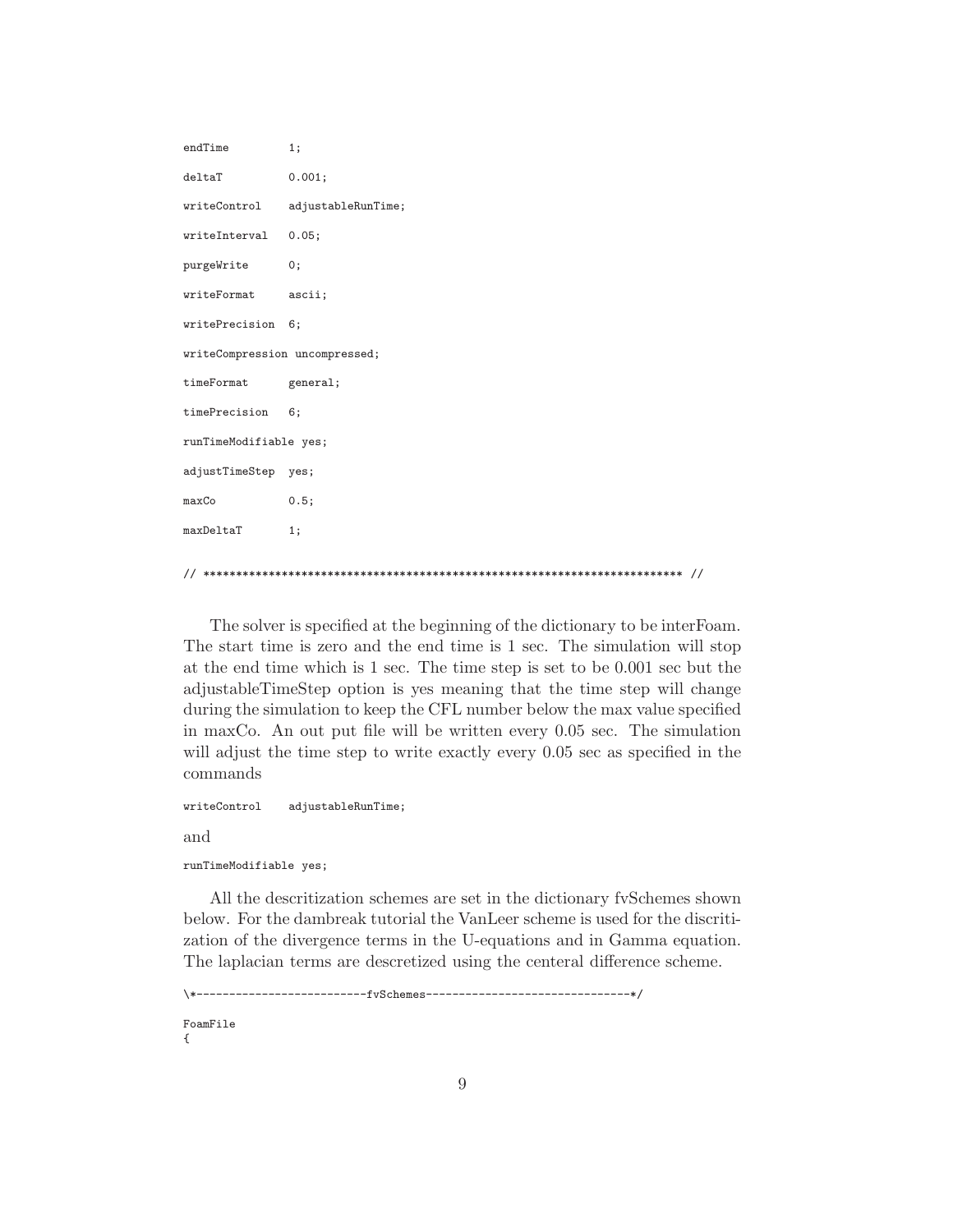```
2.0;version
     format
                          ascii;
                           \cdotsroot
                           \left\langle \begin{array}{c} 1 \\ 0 \\ 0 \\ 1 \end{array} \right\ranglecase\mathbb{R}^{n} ;
     \mathtt{instance}\overline{\cdots}local\mathtt{class}dictionary;
     object
                          fvSchemes;
\mathcal{F}{\tt ddtSchemes}\left\{ \right.default Euler;
\, }
\operatorname{\textsf{gradSchemes}}\left\{ \right.\mathtt{default}Gauss linear;
     \operatorname{grad}(\mathtt{U})Gauss linear;
     grad(gamma)Gauss linear;
\mathcal{F}{\tt divSchemes}\left\{ \right.div(rho *phi, U) Gauss limitedLinearV 1;
     div(phi, gamma) Gauss vanLeer;
     div(phirb, gamma) Gauss interfaceCompression;
\mathcal{F}laplacianSchemes
\left\{ \right.Gauss linear corrected;
     \tt default\mathcal{F}\verb|interpolationSchemes|\left\{ \right.defaultlinear;
\mathcal{F}{\tt snGradSchemes}\left\{ \right.defaultcorrected;
\mathcal{F}{\tt fluxRequired}\left\{ \right.\operatorname{\textsf{default}}no;
    pd;
    pcorr;
     gamma;\mathcal{F}
```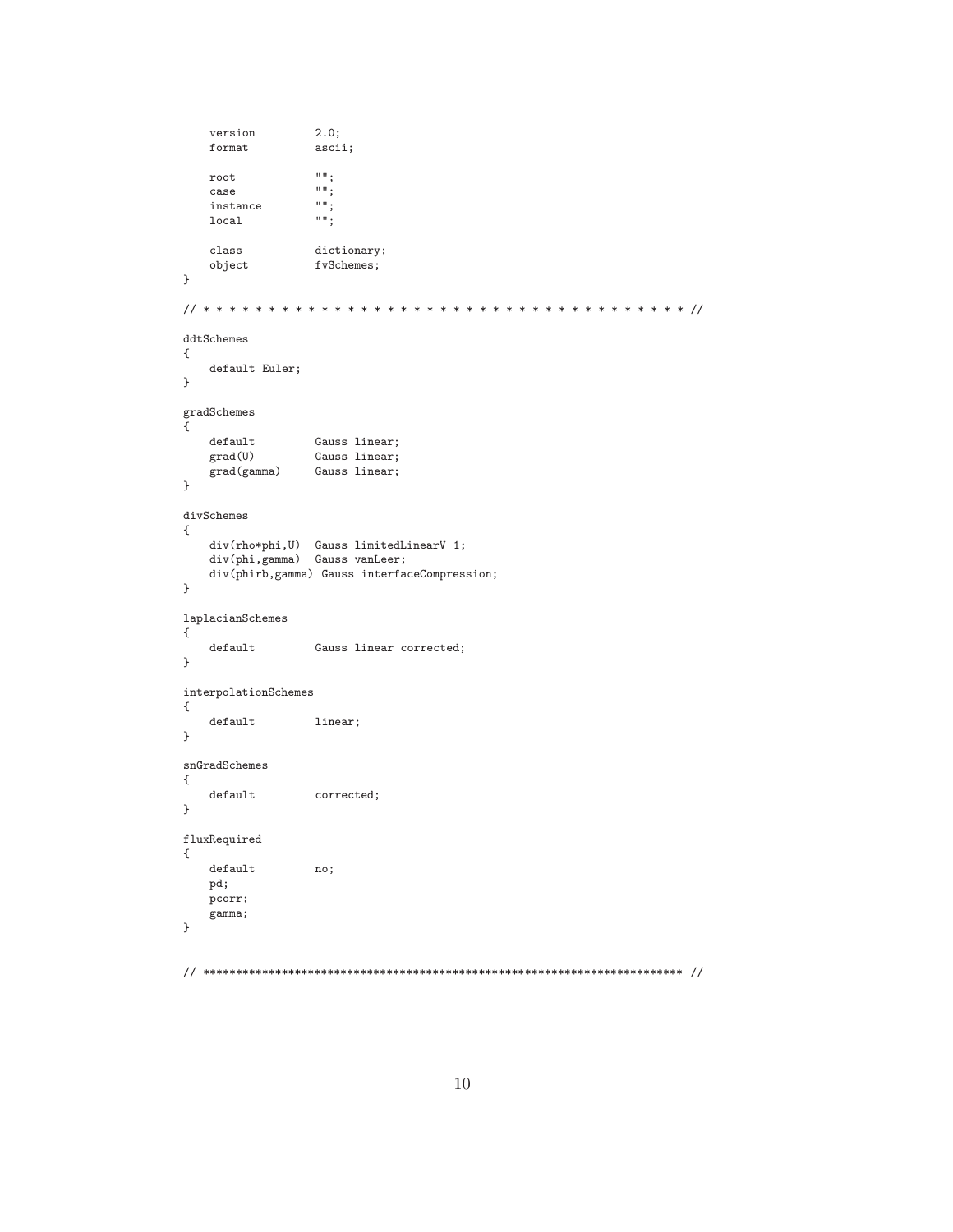The snGradSchemes sets the descritization for calculating the normal vector to the surface. In order to get a sharp interface, an interface compression scheme is used.

All the settings for the solver as the maximum residuals and number of iterations are in the dictionary fvSolution shown below.

```
\xleftarrow{\ast----}FoamFile
\mathcal{L}_{\mathcal{A}}version
                       2.0;
    format
                       ascii;
    root
                       \mathbf{m}_1\begin{smallmatrix} 0 & 0 \\ & 1 \end{smallmatrix},case\left\Vert \mathbf{u}\right\Vert _{\frac{1}{2}}instance\overline{\mathfrak{m}}local
    classdictionary;
    object
                       fvSolution;
\, }
solvers
\{pcorr PCG
    \left\{ \right.preconditioner
                            DIC;
         tolerance
                            1e-10;
         relTol
                             0;\};
    pd PCG
    \left\{ \right.preconditioner DIC;
         {\tt tolerance}1e-7;relTol0.05;\};
    \operatorname{pdFinal} \operatorname{PCG}\mathcal{L}preconditioner
                           DIC;
         tolerance
                            1e-7;relTol0;\};
    U PBiCG
    \{\, preconditioner
                           DILU;
         tolerance
                             1e-06;relTol
                             0;\};
\, }
PISO
\left\{ \right.momentumPredictor no;
    nCorrectors
                      3;nNonOrthogonalCorrectors 0;
    \operatorname{nGammaCorr}1;nGammaSubCycles 2;
    cGamma
                       1;
```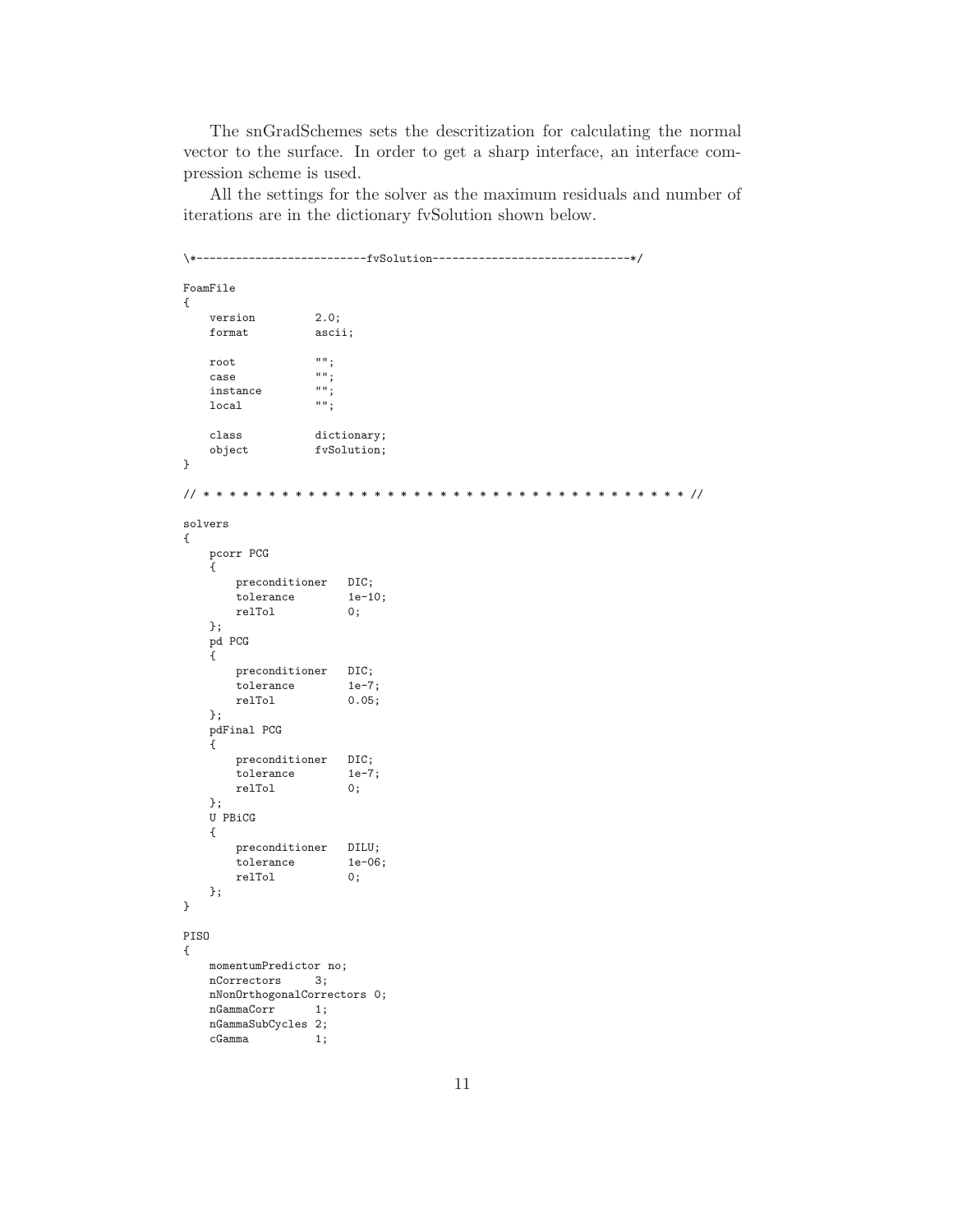$\mathcal{F}$ 

The number of correction for the pressure in the PISO algorithm is 3. Four sub-cycles corrections are required for the gamma solver, the momentumPredictor is set to no.

In the free surface problems, the initial condition for the volume fraction of the two fluids needs to be well defined. If we specify uniform internal fields, then only one fluid will occupy the entire domain. Instead, the setFieldsDict divides the domain into two parts and give different gamma value for each region. The setFieldsDict is shown below.

```
-----------------setFieldsDict---------------------------*/
\xleftarrow{\ast}</math>FoamFile
\mathcal{L}version
                   2.0;format
                   ascii:
                   \cdotsroot
                   \frac{1}{2}case
                   ^{\mathrm{nm}} ;
    instance\cdotslocal
    class
                   dictionary;
    object
                   setFieldsDict;
\,// * * * * * * * * * * *
                        defaultFieldValues
\overline{C}volScalarFieldValue gamma 0
    volVectorFieldValue \bar{U} (0 0 0)
);
regions
\left(boxToCell
    \left\{ \right.box (0 0 -1) (0.1461 0.292 1);fieldValues
       \overline{(\ }volScalarFieldValue gamma 1
       ):
   \mathcal{F});
```
12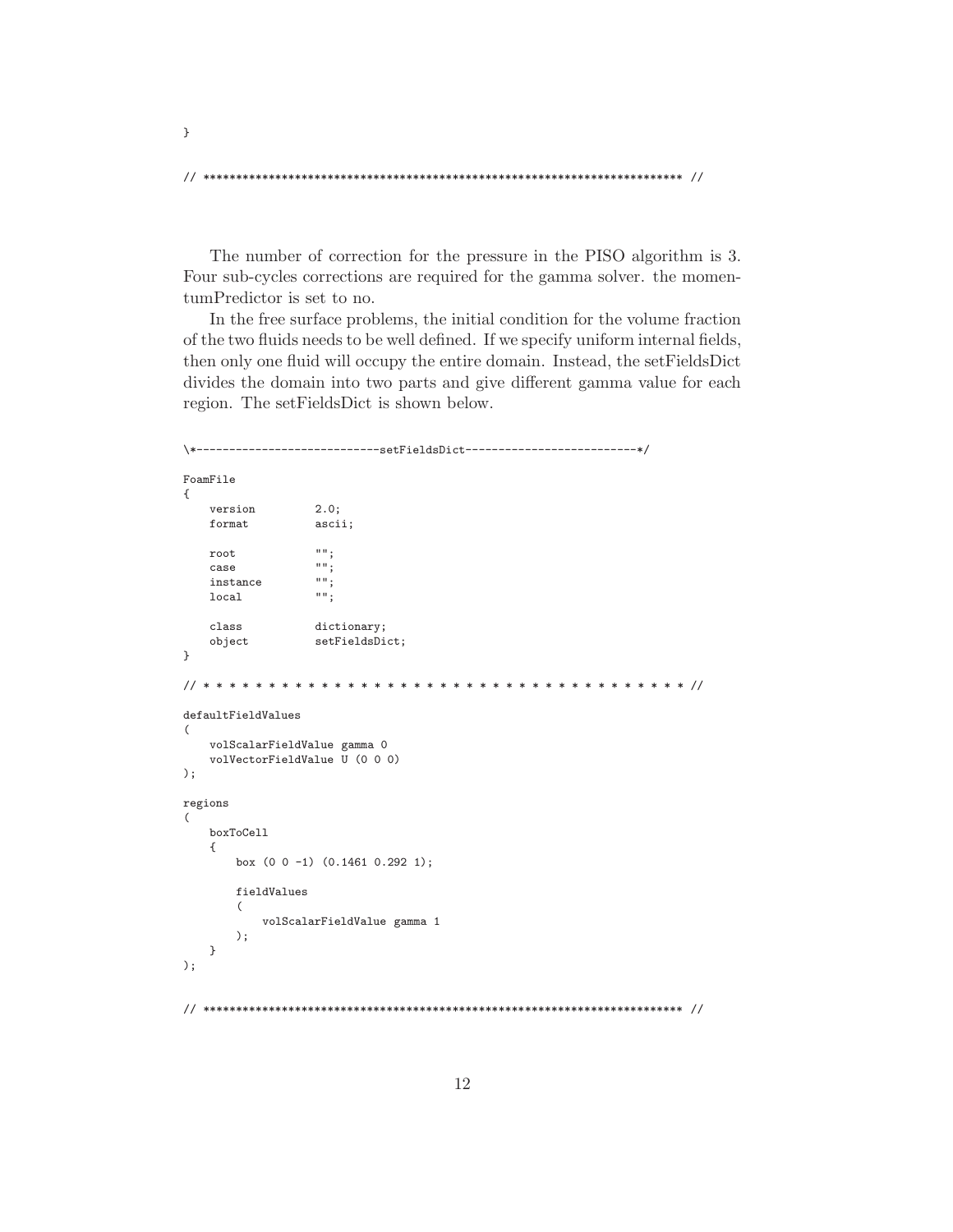If we do not have the regions section then the default values will be activated. In this case the default values are 0 for gamma and 0 for U. In the regions dictionary, a box is defined with the form

```
box (minX minY minZ) (maxX maxY maxZ);
```
After we defined the box, the values for gamma inside the box is defined to be 1 as

```
fieldValues
(
    volScalarFieldValue gamma 1
);
```
It is possible also to set the values of the vector U inside the box.

The last dictionary in the sub-folder is the decomposeParDict which descibe the decomposition of the geometry and data in case of running the solver in parallel.

### 4.3 The 0 subdirectory

In this subdirectory, all the boundary values are given. All the patches that have been named in the polyMeshDict should assign a value here. The gamma dictionary is shown below.

```
\*-----------------------------Gamma field Dict-----------------------------*/
FoamFile
{
    version 2.0;
   format ascii;
    root "/home/hassan/OpenFOAM/hassan-1.4.1/run/interFoam";
    case "damBreak";
    instance "0";
    local "";
    class volScalarField;
    object gamma;
}
// * * * * * * * * * * * * * * * * * * * * * * * * * * * * * * * * * * * * * //
dimensions [0 0 0 0 0 0 0];
internalField uniform 0;
boundaryField
{
    leftWall
    {
        type zeroGradient;
    }
   rightWall
    {
```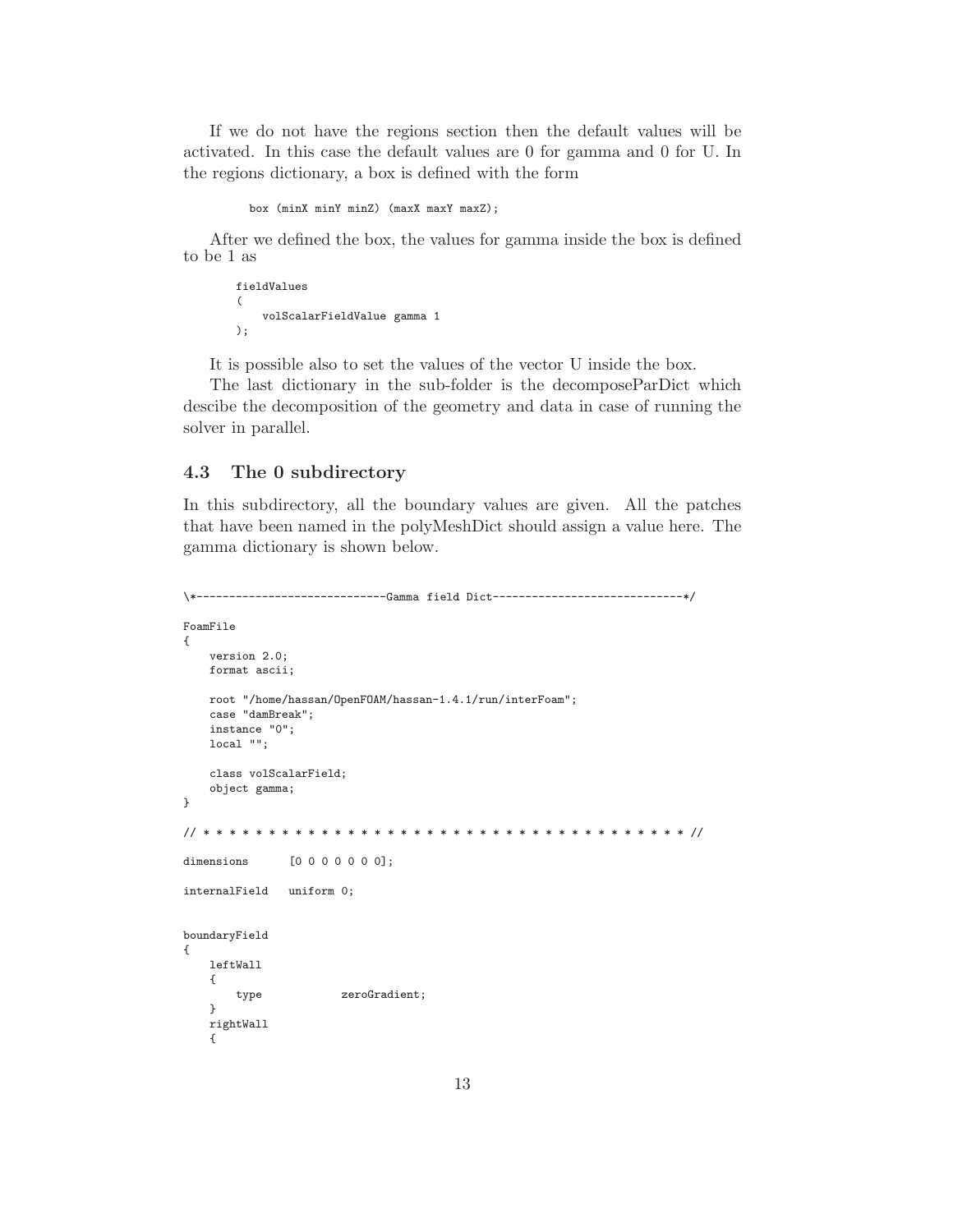```
type zeroGradient;
   }
   lowerWall
   {
       type zeroGradient;
   }
   atmosphere
   {
       type inletOutlet;
       inletValue uniform 0;<br>value uniform 0;
                     uniform 0;
   }
   defaultFaces
   {
       type empty;
   }
}
```
The same structure is applicable for the other dictionary U, that gives boundary conditions for the velocity fields, and pd, that gives boundary conditions for the pressure.

### 5 Setting the case

#### 5.1 interFoam solver

The case is similar to the existing tutorial supplied by the OpenFoam distributors damBreak. A copy of this tutorial should be placed in the run directory as follow:

- run
- mkdir laminarFilling
- cd laminarFilling
- cp -r \$WM PROJECT DIR/tutorials/interFoam/damBreak ./lamFill-Bottle

We will keep the setting as it is for all the dictionary except polyMeshdict, setFieldsDict and the boundary dictionaries in the subfolder 0 to suit our case. The geometry is divided into six blocks as shown in Figure 2.

The new polyMeshDict for our case is shown below.

```
\*---------------------------blockMeshDict----------------------------------*/
FoamFile
{
   version 2.0;
   format ascii;
```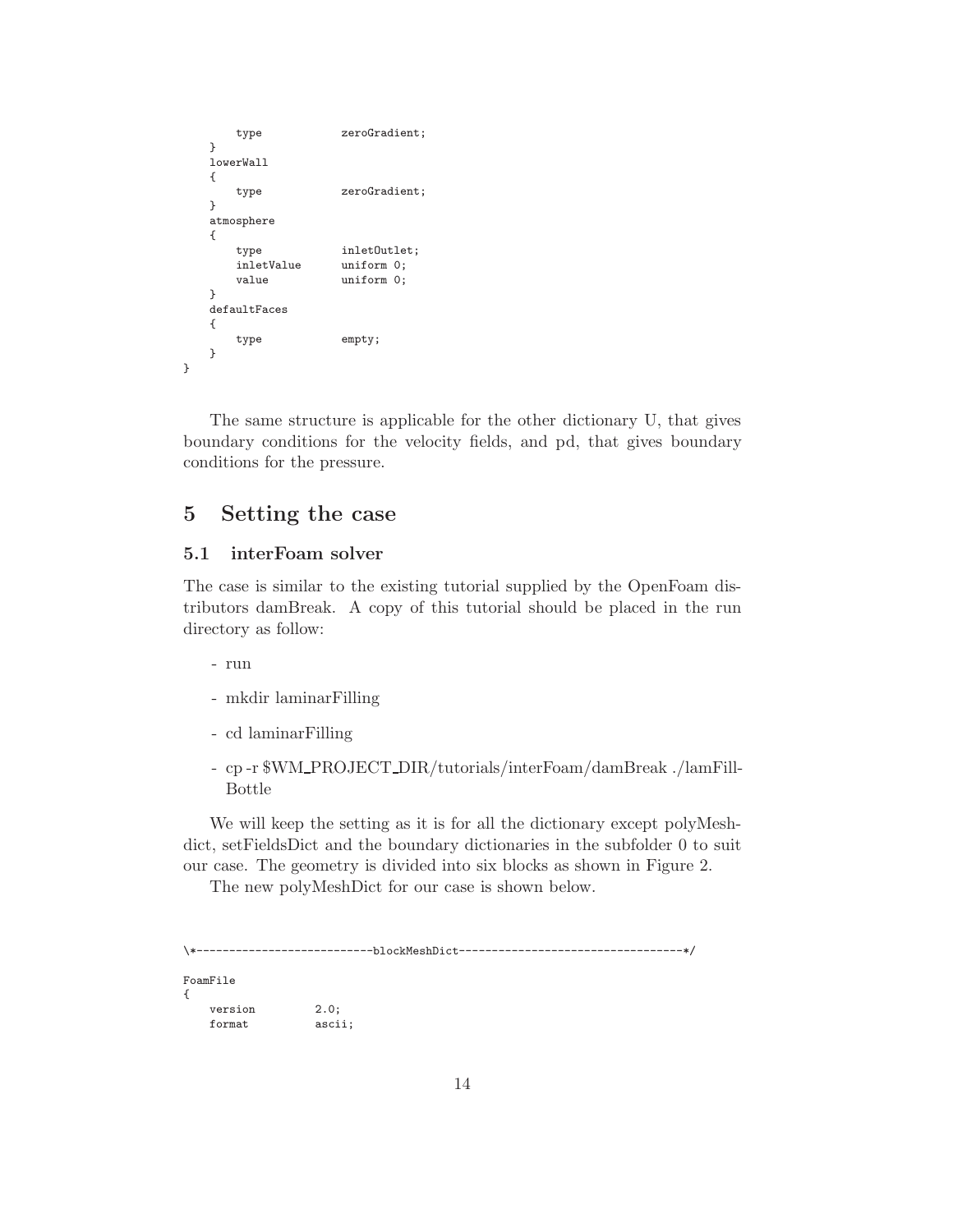

Figure 2: Different blocks in the domain

| root     |                |
|----------|----------------|
| case     |                |
| instance | нн.            |
| local    | нн.            |
|          |                |
| class    | dictionary;    |
| object   | blockMeshDict; |
|          |                |

// \* \* \* \* \* \* \* \* \* \* \* \* \* \* \* \* \* \* \* \* \* \* \* \* \* \* \* \* \* \* \* \* \* \* \* \* \* //

convertToMeters 0.001;

vertices

}

(

(-10 230 0) (10 230 0) (10 220 0) (-10 220 0) (5 210 0) (-5 210 0) (5 200 0) (-5 200 0) (5 0 0) (-5 0 0) (50 200 0) (50 0 0) (-50 200 0) (-50 0 0) (-10 230 1)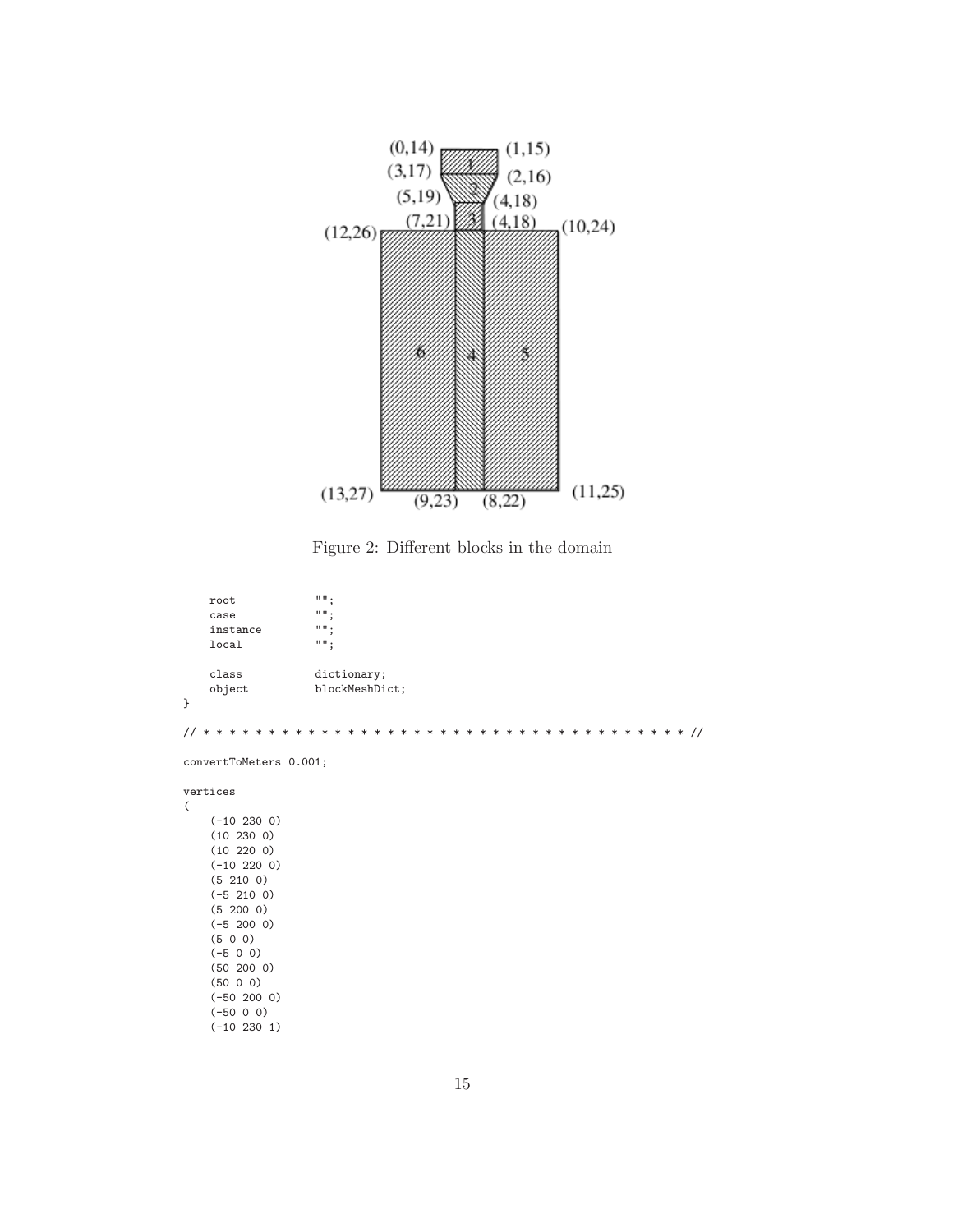```
(10 230 1)
    (10 220 1)
    (-10 220 1)
    (5 210 1)
    (-5 210 1)
    (5 200 1)
    (-5 200 1)
    (5 0 1)
    (-5 0 1)
    (50 200 1)
    (50 0 1)
    (-50 200 1)
    (-50 0 1)
);
blocks
(
    hex (3 2 1 0 17 16 15 14) (10 5 1) simpleGrading (1 1 1)
   hex (5 4 2 3 19 18 16 17) (10 5 1) simpleGrading (1 1 1)
    hex (7 6 4 5 21 20 18 19) (10 5 1) simpleGrading (1 1 1)
    hex (9 8 6 7 23 22 20 21) (10 100 1) simpleGrading (1 1 1)
    hex (8 11 10 6 22 25 24 20) (40 100 1) simpleGrading (1 1 1)
    hex (13 9 7 12 27 23 21 26) (40 100 1) simpleGrading (1 1 1)
);
edges
(
);
patches
(
    patch inlet
    (
        (0 1 15 14)
    )
    wall inletWall
    (
        (0 3 17 14)
        (3 5 19 17)
        (5 7 21 19)
        (1 2 16 15)
        (2 4 18 16)
        (4 6 20 18)
    )
    wall bottleWall
    (
        (10 11 25 24)
        (11 8 22 25)
        (8 9 23 22)
        (9 13 27 23)
        (13 12 26 27)
    )
    patch atmosphere
    (
        (6 10 24 20)
        (12 7 21 26)
    )
    empty frontAndBack
    (
        (0 1 2 3)
        (3 2 4 5)
        (4 6 7 5)
```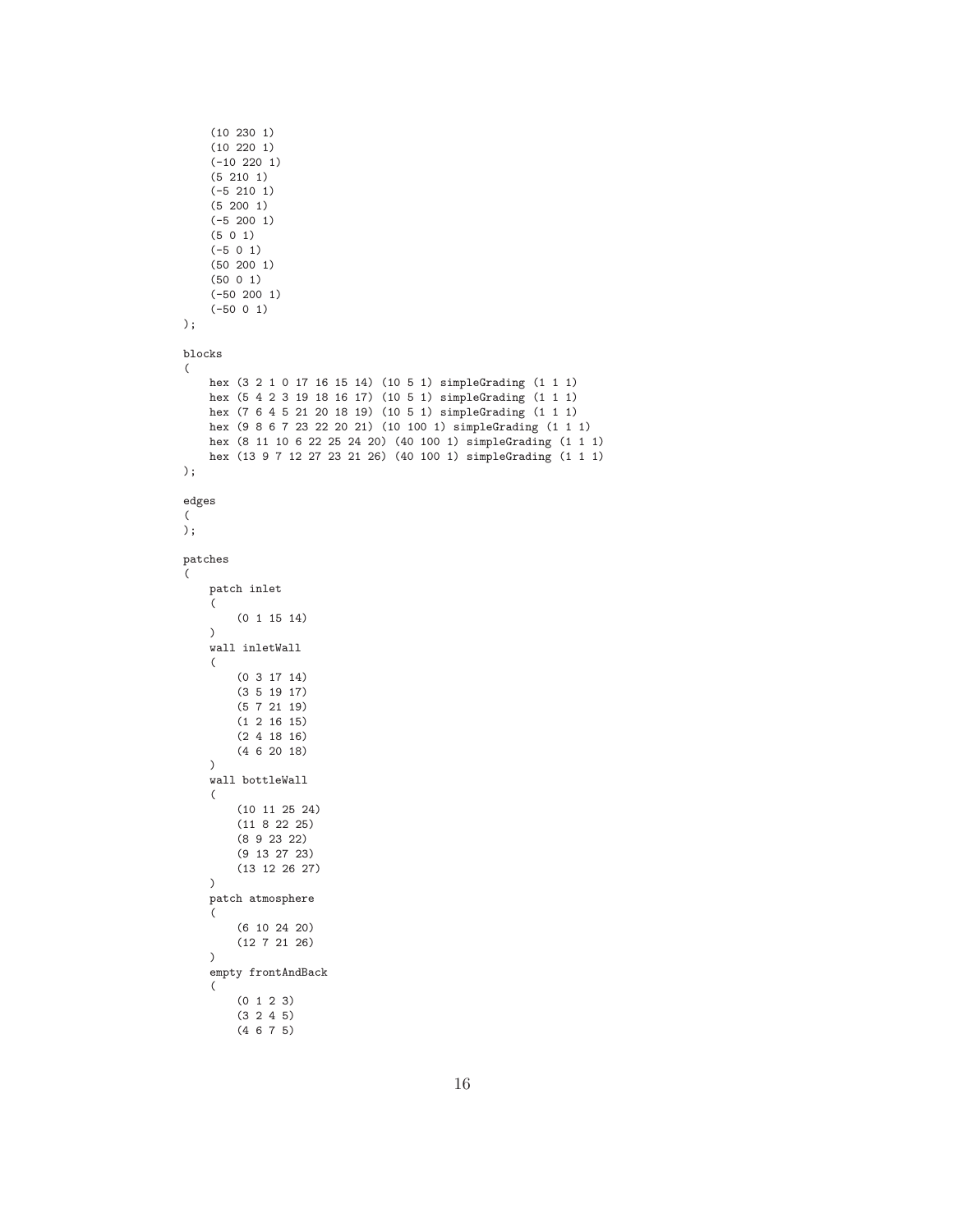```
(6 10 11 8)
        (6 8 9 7)
        (7 9 13 12)
        (14 15 16 17)
        (17 16 18 19)
        (19 18 20 21)
        (20 24 25 22)
        (20 22 23 21)
        (21 23 27 26)
    )
);
mergePatchPairs
(
);
// ************************************************************************* //
```
Here we have four patches, inlet, bottleWall, inletWall, atmosphere amd frontAndBack specifying the inlet of the water, the wall of the bottle, the wall of the inlet pipe, the opening at the top of the bottle to the atmosphere and the front and back faces, respectively. The front and the back faces will be assigned empty type boundary condition in the boundary dictionaries to simplify the problem as 2D. Note the rotation between the different vertices to specify the corresponding block. It should be consistent for all the blocks. In this tutorial, the rotation is a right handed rotation around the positive z-axes.

The second dictionary to change is the setFieldsDict in the system subfolder. Here we need the inlet chamber to be filled with water at the beggining of the simulation while the bottle is filled with air. In this case, the setFieldsDict is modified to have a box around the inlet chamber as shown below.

```
\*------------------------------setFieldsDict--------------------------------*/
FoamFile
{
    version 2.0;
   format ascii;
   root "";
    case "";<br>instance "";
    instance "";<br>local "";
   localclass dictionary;
    object setFieldsDict;
}
// * * * * * * * * * * * * * * * * * * * * * * * * * * * * * * * * * * * * * //
defaultFieldValues
(
    volScalarFieldValue gamma 0
```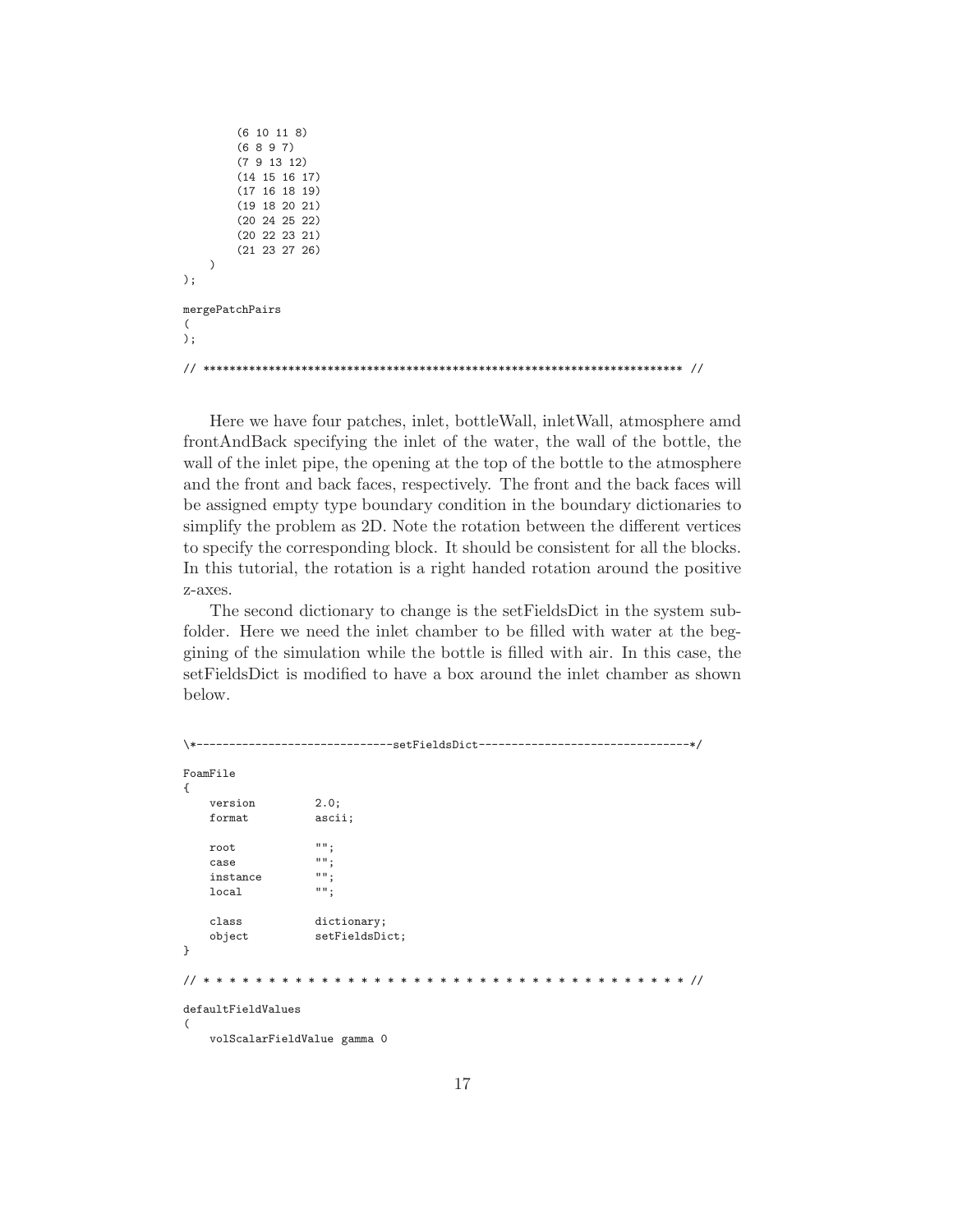```
volVectorFieldValue U (0 0 0)
);
regions
(
    boxToCell
    {
        box (-0.01 \ 0.2 \ -1) (0.01 \ 0.23 \ 1);fieldValues
        (
            volScalarFieldValue gamma 1
        );
    }
);
// ************************************************************************* //
```
Note that the bounding box might be large and extended outside the domain. When we set the fields using the setFields utility, the cells inside the box will be only assigned the value of gamma equal to 1.

We need also to change the boundary patches in the boundary dictionaries in the sub-folder 0. The gamma dictionary is shown below.

```
\*---------------------------------------------------------------------------*/
FoamFile
{
   version 2.0;
   format ascii;
   root "/home/hassan/OpenFOAM/hassan-1.4.1/run/interFoam";
   case "fillBottle";
   instance "0";
   local "";
    class volScalarField;
    object gamma;
}
// * * * * * * * * * * * * * * * * * * * * * * * * * * * * * * * * * * * * * //
dimensions [0 0 0 0 0 0 0];
internalField uniform 0;
boundaryField
{
   inlet
    {
       type fixedValue;
       value uniform 1;
    }
   inletWall
    {
       type zeroGradient;
    }
```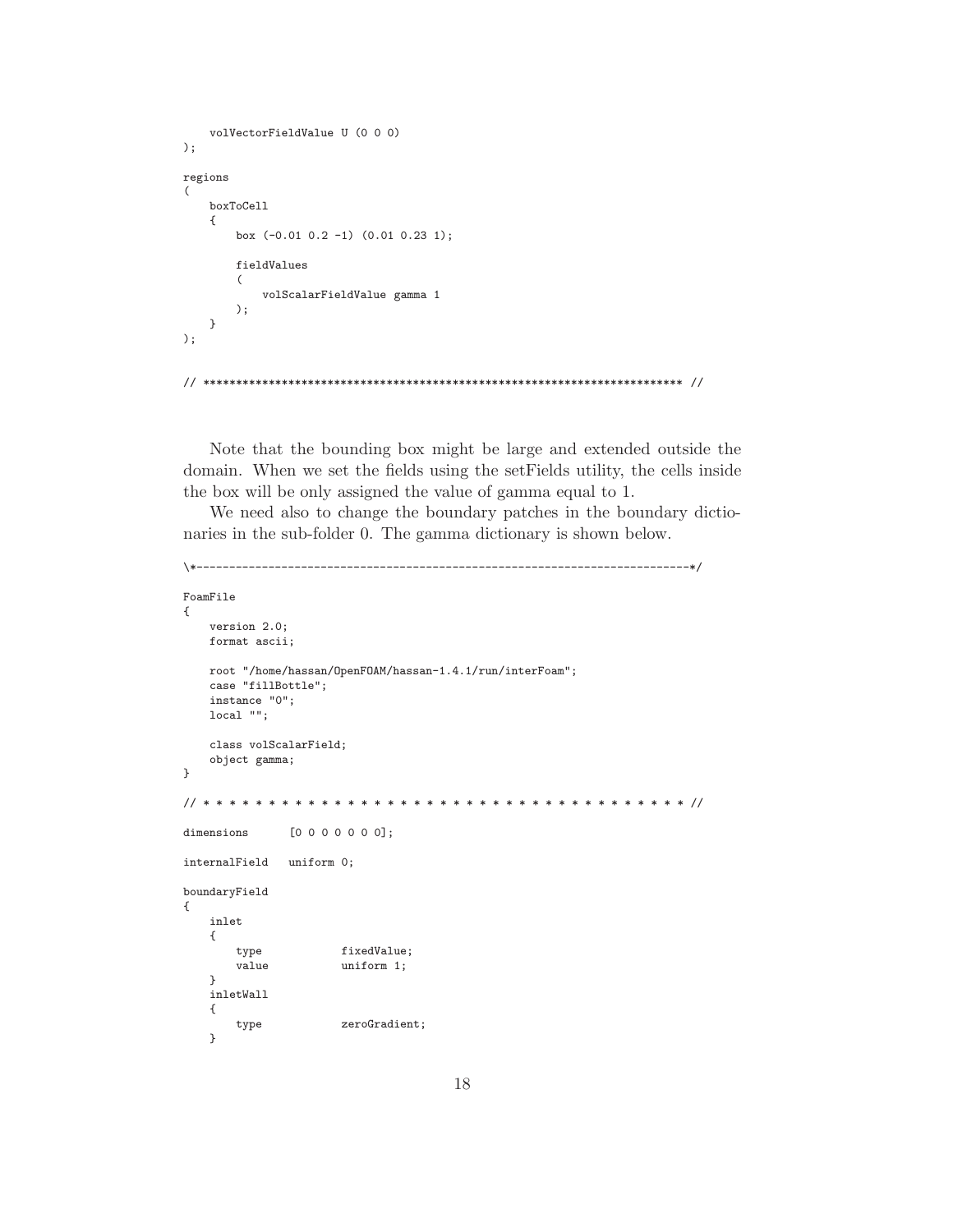```
bottleWall
   {
       type zeroGradient;
   }
   atmosphere
   {
       type inletOutlet;<br>inletValue uniform 0:
                      uniform 0:
       value uniform 0;
   }
   frontAndBack
   {
       type empty;
   }
}
// ************************************************************************* //
```
We should also change by the same way the dictionaries U and pd.

#### 5.1.1 Generating the mesh

The mesh will be generated by running the utility blockMesh. Go the directory laminarFilling and run the utility for the case lamFillBottle as

blockMesh . lamFillBottle

After running the utility we see some other files in the directory constant/polyMesh. These files contains information about the coordinates of the mesh points and cell boundaries and so on.

#### 5.1.2 Setting the initial and boundary conditions of  $\gamma$

If we start the run with the existing sitting of  $\gamma$  the initial field will be filled with only air. To initialize the solution with water in the inlet pipe and air in the bottle we need to run the setFields utility on our case as follow:

setFilds . lamFillBottle

Take a look at the gamma dictionary in the 0 sub-folder to see the difference.

#### 5.1.3 Start the simulation

The simulation is ready now to start. The user can start the simulation by typing the name of the solver followed by the root of the case and then the case name as shown below.

interFoam . lamFillBottle > out.log&

The output information in each time step will be in the file out.log.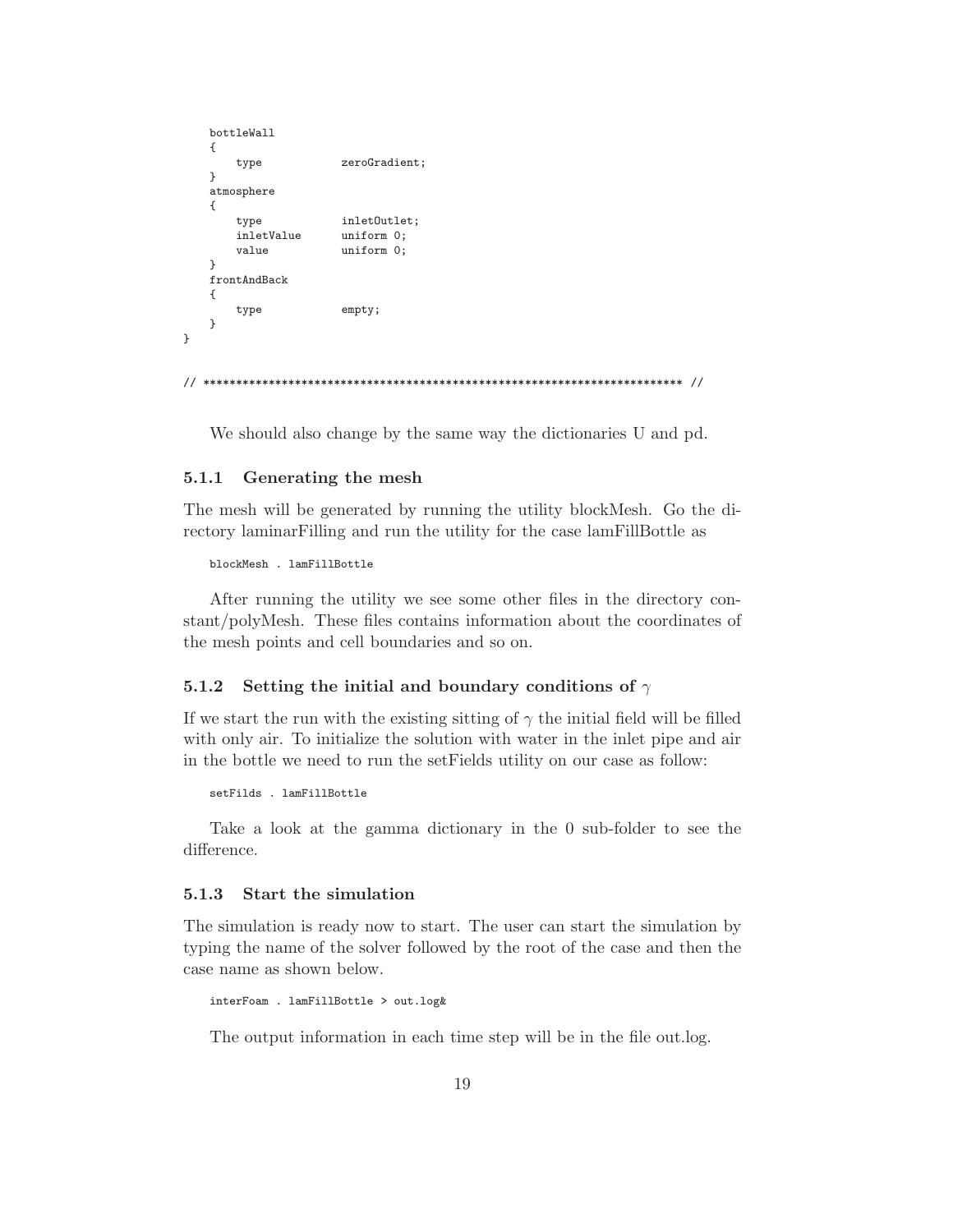### 5.2 rasInterFoam solver

This solver solve for two phase flow separated by sharp interface. The difference between resInterFoam and interFoam is that RANS turbulence models are implemented in rasInterFoam solver. The settings for the rasInterFoam solver are similar to that for the interFoam solver. All the dictionaries are the same except the turbulenceProperties dictionary which is located in the sub-folder constant. This dictionary is shown below.

```
// * * * * * * * * * * * *turbulenceProperties* * * * * * * * * * * * * * * //
turbulenceModel kEpsilon;
turbulence on;
laminarCoeffs
{
}
kEpsilonCoeffs
{
    Cmu Cmu [0 0 0 0 0 0 0 0.09;<br>
C1 0 0 0 0 0 0 0 1.44:
    C1 C1 [0 0 0 0 0 0 0] 1.44;<br>C2 [0 0 0 0 0 0 0] 1.92;
    C2 <br>
C2 [0 0 0 0 0 0 0] 1.92;<br>
alphaEps alphaEps [0 0 0 0 0 0 0]
                    alphaEps [0 0 0 0 0 0 0] 0.76923;
}
RNGkEpsilonCoeffs
{
    Cmu Cmu [0 0 0 0 0 0 0] 0.0845;<br>C1 C1 C1 [0 0 0 0 0 0 0] 1.42;
                    C1 C1 [0 0 0 0 0 0 0] 1.42;
    C2 <br>
C2 [0 0 0 0 0 0 0] 1.68;<br>
alphak <br>
alphak [0 0 0 0 0 0 0 1 1
                    alphaK [0 0 0 0 0 0 0] 1.39;
    alphaEps alphaEps [0 0 0 0 0 0 0] 1.39;
    eta0 eta0 [0 0 0 0 0 0 0] 4.38;
    beta beta [0 0 0 0 0 0 0] 0.012;
}
NonlinearKEShihCoeffs
{
    Cmu Cmu [0 0 0 0 0 0 0] 0.09;
    C1 C1 [0 0 0 0 0 0 0] 1.44;
    C2 [0 0 0 0 0 0 0] 1.92;
    alphak alphak [0 0 0 0 0 0 0] 1;
    alphaEps alphaEps [0 0 0 0 0 0 0] 0.76932;<br>A1 (0 0 0 0 0 0 0 1 .25;
                    A1 [0 0 0 0 0 0 0] 1.25;
    A2 A2 [0 0 0 0 0 0 0] 1000;
    Ctau1 Ctau1 [0 0 0 0 0 0 0] -4;
    Ctau2 Ctau2 [0 0 0 0 0 0 0] 13;
    Ctau3 Ctau3 [0 0 0 0 0 0] -2;
    alphaKsi alphaKsi [0 0 0 0 0 0 0] 0.9;
}
LienCubicKECoeffs
{
    C1 C1 [0 0 0 0 0 0 0] 1.44;<br>C2 C2 [0 0 0 0 0 0 0 1.92;
                    C2 C2 [0 0 0 0 0 0 0] 1.92;
    alphak <br>alphak [0 0 0 0 0 0 0] 1;
```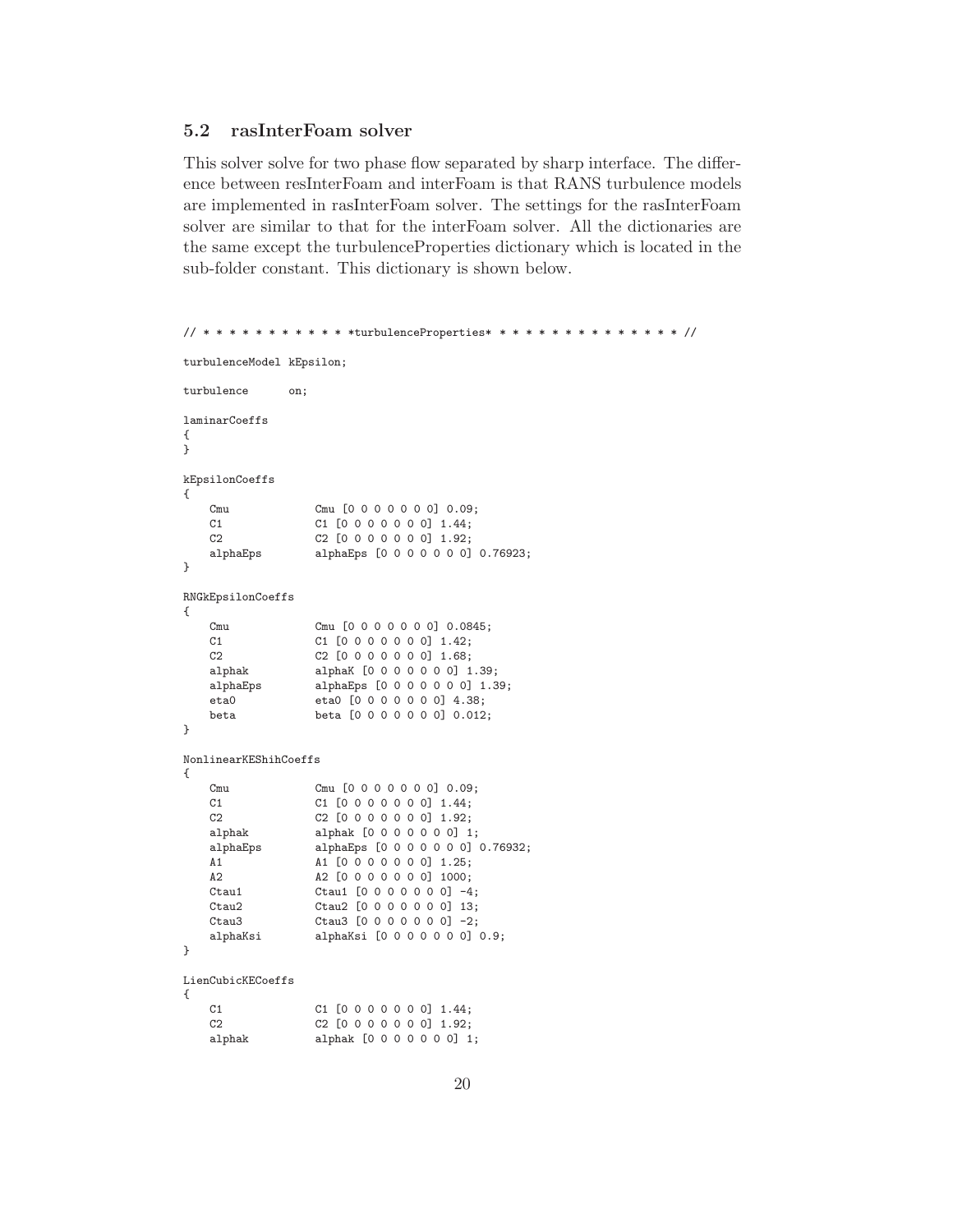```
alphaEps alphaEps [0 0 0 0 0 0 0] 0.76923;
    A1 \begin{array}{ccc} A1 & A1 & [0 \ 0 \ 0 \ 0 \ 0 \ 0 \ 0 \ 0 \ 1.25; \end{array}<br>
A2 \begin{array}{ccc} A2 & [0 \ 0 \ 0 \ 0 \ 0 \ 0 \ 0 \ 0 \ 0 \ 0 \ 0 \ 1 \ 1000; \end{array}A2 A2 [0 0 0 0 0 0 0] 1000;
     Ctau1 <br>Ctau2 <br>Ctau2 <br>Ctau2 <br>[0 0 0 0 0 0 0 0] 13;
     Ctau2 Ctau2 [0 0 0 0 0 0 0] 13;
                        Ctau3 [0 0 0 0 0 0 0] -2;
     alphaKsi alphaKsi [0 0 0 0 0 0 0] 0.9;
}
QZetaCoeffs
{
    Cmu Cmu [0 0 0 0 0 0 0] 0.09;<br>C1 [0 0 0 0 0 0 0] 1.44;
                        C1 C1 [0 0 0 0 0 0 0] 1.44;
    C2 [0 0 0 0 0 0 0] 1.92;
    alphaZeta alphaZeta [0 0 0 0 0 0 0] 0.76923;
     anisotropic no;
}
LaunderSharmaKECoeffs
{
     Cmu Cmu [0 0 0 0 0 0 0] 0.09;
    C1 [0 0 0 0 0 0 0] 1.44;
    C2 [0 0 0 0 0 0 0 0] 1.92;
     alphaEps alphaEps [0 0 0 0 0 0 0] 0.76923;
}
LamBremhorstKECoeffs
{
    Cmu Cmu [0 0 0 0 0 0 0] 0.09;<br>C1 [0 0 0 0 0 0 0] 1.44;
                        C1 C1 [0 0 0 0 0 0 0] 1.44;
     C2 <br>alphaEps <br>alphaEps <br>alphaEps <br>[0 0 0 0 0 0 0 0]
                        alphaEps [0 0 0 0 0 0 0] 0.76923;
}
LienCubicKELowReCoeffs
{
    Cmu Cmu [0 0 0 0 0 0 0] 0.09;
    C1 [0 0 0 0 0 0 0] 1.44;
    C2 <br>
C2 [0 0 0 0 0 0 0] 1.92;<br>
alphak <br>
alphak [0 0 0 0 0 0 0] 1
                        alphak [0 0 0 0 0 0 0] 1;
     alphaEps alphaEps [0 0 0 0 0 0 0] 0.76923;<br>A1 1 [0 0 0 0 0 0 0] 1.25;
     A1 <br>A2 <br>A2 <br>D 0 0 0 0 0 0 0 0 1000;
                        A2 [0 0 0 0 0 0 0] 1000;
    Ctau1 <br>Ctau2 <br>Ctau2 <br>Ctau2 <br>[0 0 0 0 0 0 0 0] 13;
                        Ctau2 [0 0 0 0 0 0 0] 13;
     Ctau3 [0 0 0 0 0 0 0] -2;
     alphaKsi alphaKsi [0 0 0 0 0 0 0] 0.9;
    Am Am Am (0 \t0\t0\t0\t0\t0\t0\t0\t) 0.016;
    Aepsilon Aepsilon [0 0 0 0 0 0 0] 0.263;<br>Amu Amu [0 0 0 0 0 0 0] 0.00222;
                        Amu [0 0 0 0 0 0 0] 0.00222;
}
LienLeschzinerLowReCoeffs
{
    Cmu Cmu [0 0 0 0 0 0 0] 0.09;
     C1 <br>
C1 <br>
C1 <br>
C1 <br>
C1 <br>
C2 <br>
C2 <br>
C2 <br>
C1 <br>
C0 0 0 0 0 0 0 0 0 1 1.44;
                        C2 C2 [0 0 0 0 0 0 0] 1.92;
     alphak [0 0 0 0 0 0 0] 1;
     alphaEps alphaEps [0 0 0 0 0 0 0] 0.76923;
     Am \begin{array}{ll}\n\text{Am} & \text{Am} & [0 0 0 0 0 0 0 0] & 0.016; \\
\text{Aepsilon} & \text{Aepsilon} & [0 0 0 0 0 0 0 0] & \text{Aepsilon}\n\end{array}Aepsilon [0 0 0 0 0 0 0] 0.263;
```
Amu  $Amu$   $[0 0 0 0 0 0 0]$  0.00222;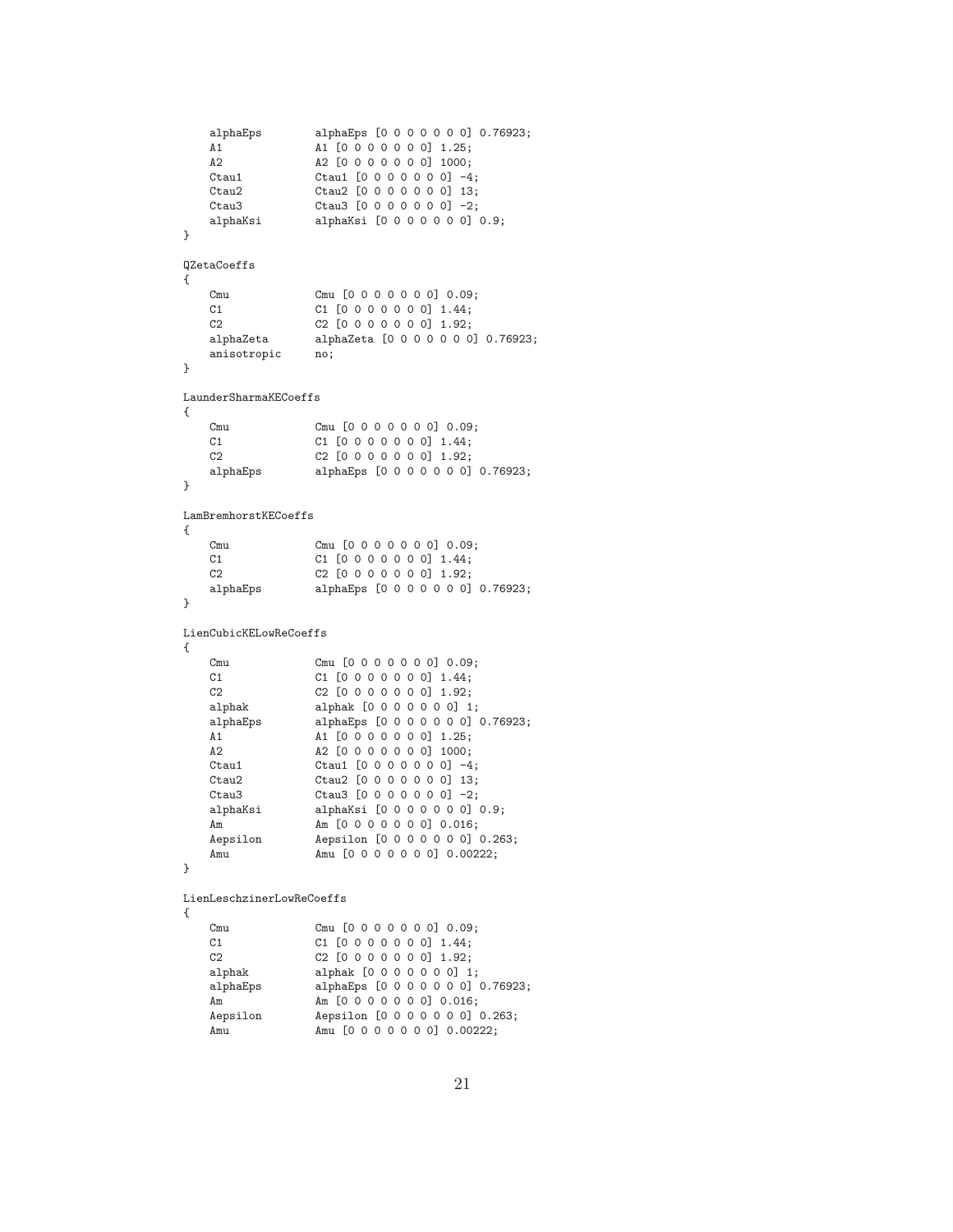}

```
LRRCoeffs
```

| $\mathcal{L}_{\mathcal{L}}$ |                         |                                   |
|-----------------------------|-------------------------|-----------------------------------|
|                             | Cmu                     | Cmu [0 0 0 0 0 0 0] 0.09;         |
|                             | C1rr1                   | Clrr1 [0 0 0 0 0 0 0] 1.8;        |
|                             | C1rr2                   | Clrr2 [0 0 0 0 0 0 0] 0.6;        |
|                             | C1                      | $C1$ [0 0 0 0 0 0 0] 1.44;        |
|                             | C2                      | C2 [0 0 0 0 0 0 0] 1.92;          |
|                             | $\mathbb{C}$ s          | Cs [0 0 0 0 0 0 0] 0.25;          |
|                             | Ceps                    | Ceps [0 0 0 0 0 0 0] 0.15;        |
|                             | alphaEps                | alphaEps [0 0 0 0 0 0 0] 0.76923; |
| }                           |                         |                                   |
|                             | LaunderGibsonRSTMCoeffs |                                   |
| $\mathcal{L}_{\mathcal{L}}$ |                         |                                   |
|                             | Cmu                     | Cmu [0 0 0 0 0 0 0] 0.09;         |
|                             | CIg1                    | Clg1 [0 0 0 0 0 0 0] 1.8;         |
|                             | C1g2                    | $Clg2$ [0 0 0 0 0 0 0] 0.6;       |
|                             | C1                      | C1 [0 0 0 0 0 0 0] 1.44;          |
|                             | C2                      | C2 [0 0 0 0 0 0 0] 1.92;          |
|                             | C1Ref                   | C1Ref [0 0 0 0 0 0 0] 0.5;        |
|                             | C2Ref                   | C2Ref [0 0 0 0 0 0 0] 0.3;        |
|                             | Cs                      | Cs [0 0 0 0 0 0 0] 0.25;          |
|                             | Ceps                    | Ceps [0 0 0 0 0 0 0] 0.15;        |
|                             | alphaEps                | alphaEps [0 0 0 0 0 0 0] 0.76923; |
|                             | alphaR                  | alphaR [0 0 0 0 0 0 0] 1.22;      |
| }                           |                         |                                   |
|                             | SpalartAllmarasCoeffs   |                                   |
| €                           |                         |                                   |
|                             | alphaNut                | alphaNut [0 0 0 0 0 0 0] 1.5;     |
|                             | Cb1                     | Cb1 [0 0 0 0 0 0 0] 0.1355;       |
|                             | Cb2                     | Cb2 [0 0 0 0 0 0 0] 0.622;        |
|                             | Cw2                     | Cw2 [0 0 0 0 0 0 0] 0.3;          |
|                             | Cw3                     | Cw3 [0 0 0 0 0 0 0] 2;            |
|                             | Cv1                     | Cv1 [0 0 0 0 0 0 0] 7.1;          |
|                             | Cv2                     | Cv2 [0 0 0 0 0 0 0] 5.0;          |
| }                           |                         |                                   |
|                             | wallFunctionCoeffs      |                                   |
| €                           |                         |                                   |
|                             | kappa                   | kappa [0 0 0 0 0 0 0] 0.4187;     |
|                             |                         |                                   |
|                             | E                       | $E$ [0 0 0 0 0 0 0] 9;            |
| }                           |                         |                                   |

At the begining of the solver, the turbulence model is set. in this case the standard k-epsilon model is used. Following this line is the activation of using a turbulence model. if we choose

turbulence on;

then the turbulence model is activated. If we set

turbulence off;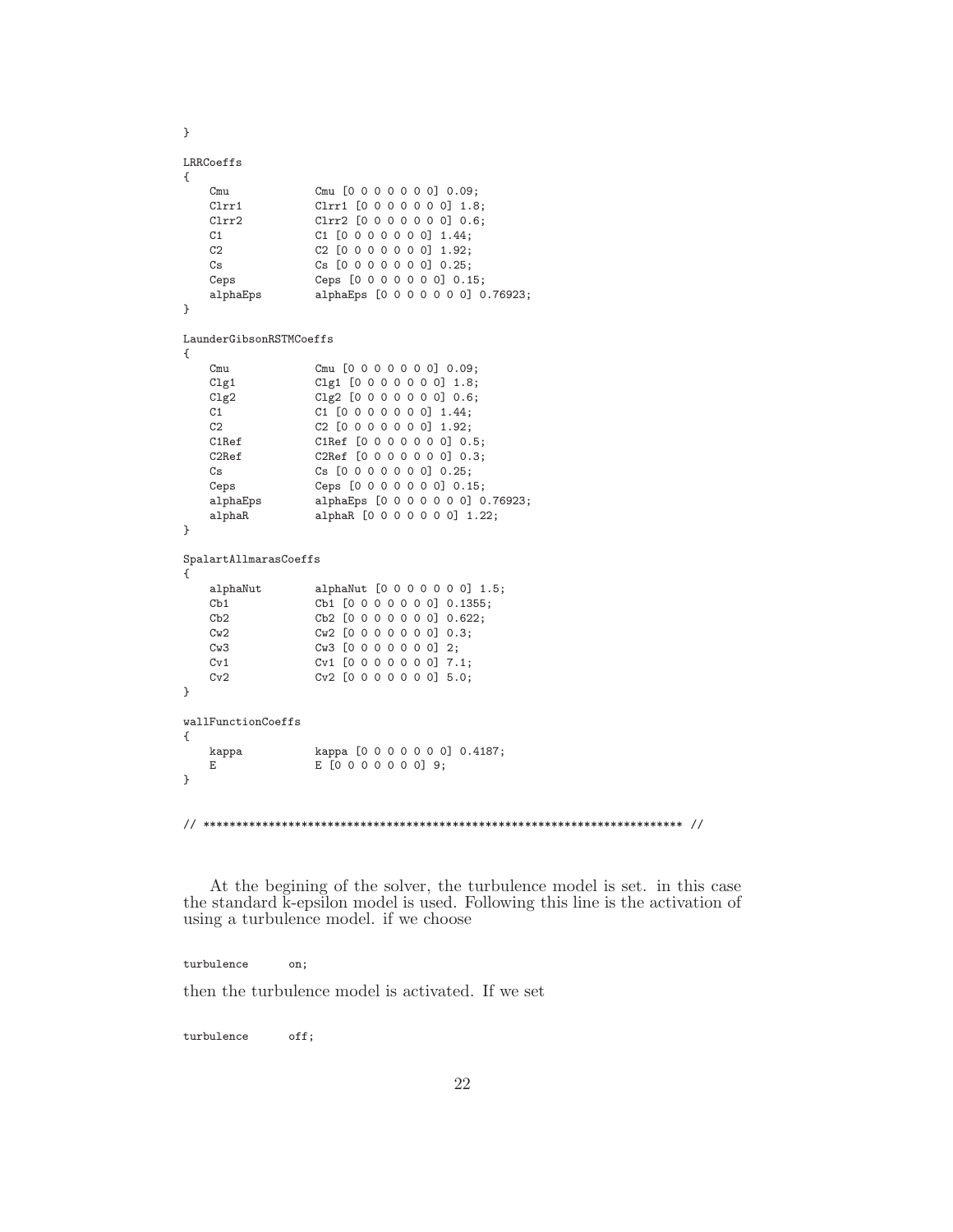then a laminar solution will be the default.

The rest of the dictionary is the coefficients for the available turbulence models that can be used in this case.

The case is similar to the existing tutorial supplied by the OpenFOAM distributors damBreak in the rasInterFoam tutorial. A copy of this tutorial should be placed in the run directory as follow:

- run

- mkdir turbelentFilling
- cd turbelentFilling
- cp -r \$WM PROJECT DIR/tutorials/rasInterFoam/damBreak ./turb-FillBottle

The user should modify the case similar to that of the lamFillBottle tutorial. the solution can now be started by typing

resInterFoam . turbFillBottle > out.log&.

The progress of the solution can be watched during the simulation by typing

tail -f out.log

on the shell.

### 6 Postprocessing

The paraFoam will be used to visualize the transient solution. This can be done by typing the following command line in the shell

```
paraFoam . lamFillBottle
```
to open the software and upload the case.

Figure 3.a shows the mesh shape generated using blockMesh utility. The same mesh is used for both interFoam and rasInterFoam solvers. The user can modify the grading of the mesh to resolve the boundary layers close to the walls.

Figure 3.b shows a plane at the middle of the domain colored by the volume fraction (red color correspond to gamma=1, which is water and blue color corresponds to gamma  $= 0$ , which is air). It can be seen from the figure that initially the inlet pipe is filled with water while the bottle is filled with air.

Figure 4 shows the field gamma after 0.2 sec from the start of the filling process. Figure 4 shows that the water stream breaks up in interFoam while it is continuous in rasInterFoam.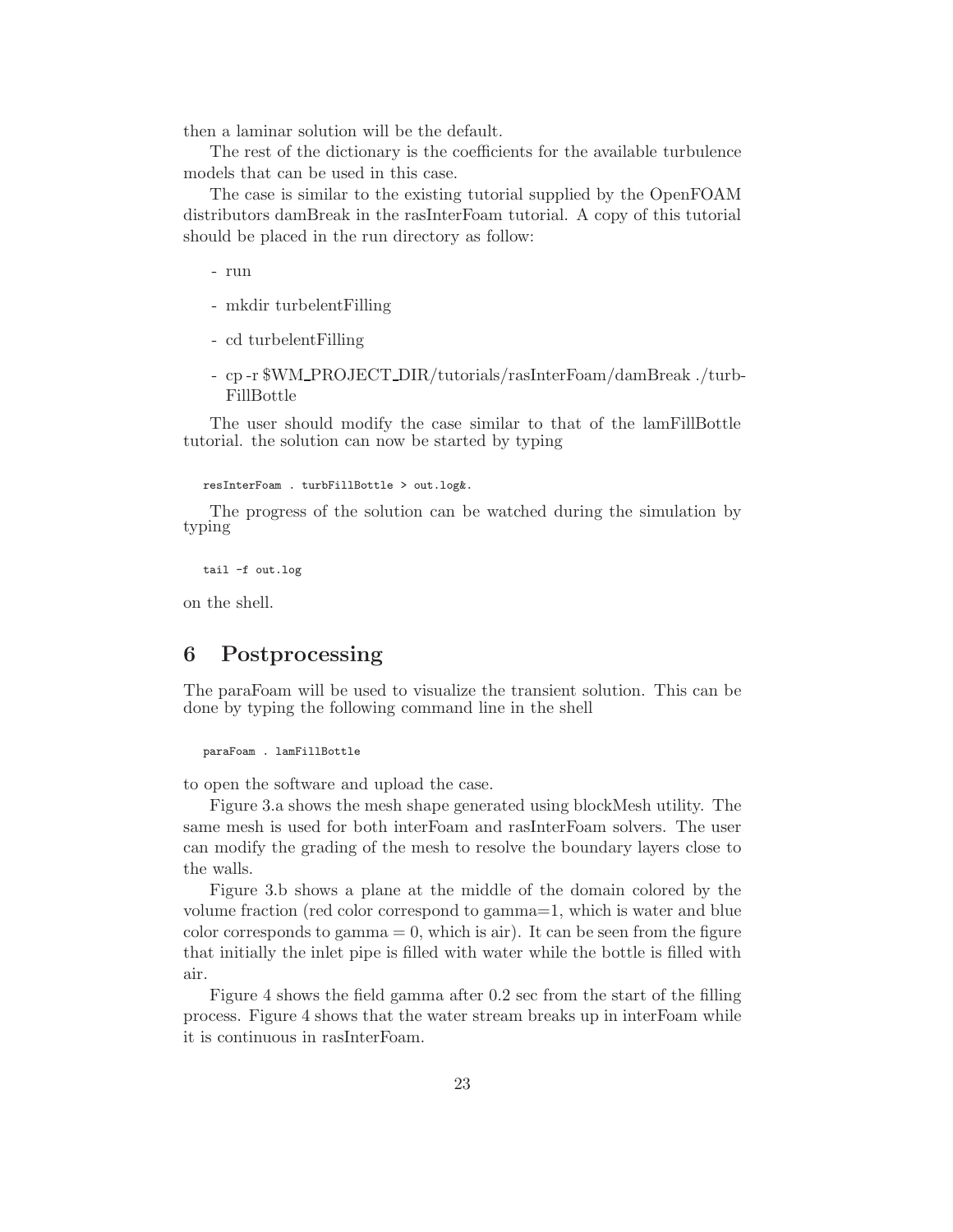

Figure 3: (a)the mesh and (b) initial field of gamma.



Figure 4: Field gamma after 0.2 sec from the start. (a) interFoam and (b) rasInterFoam.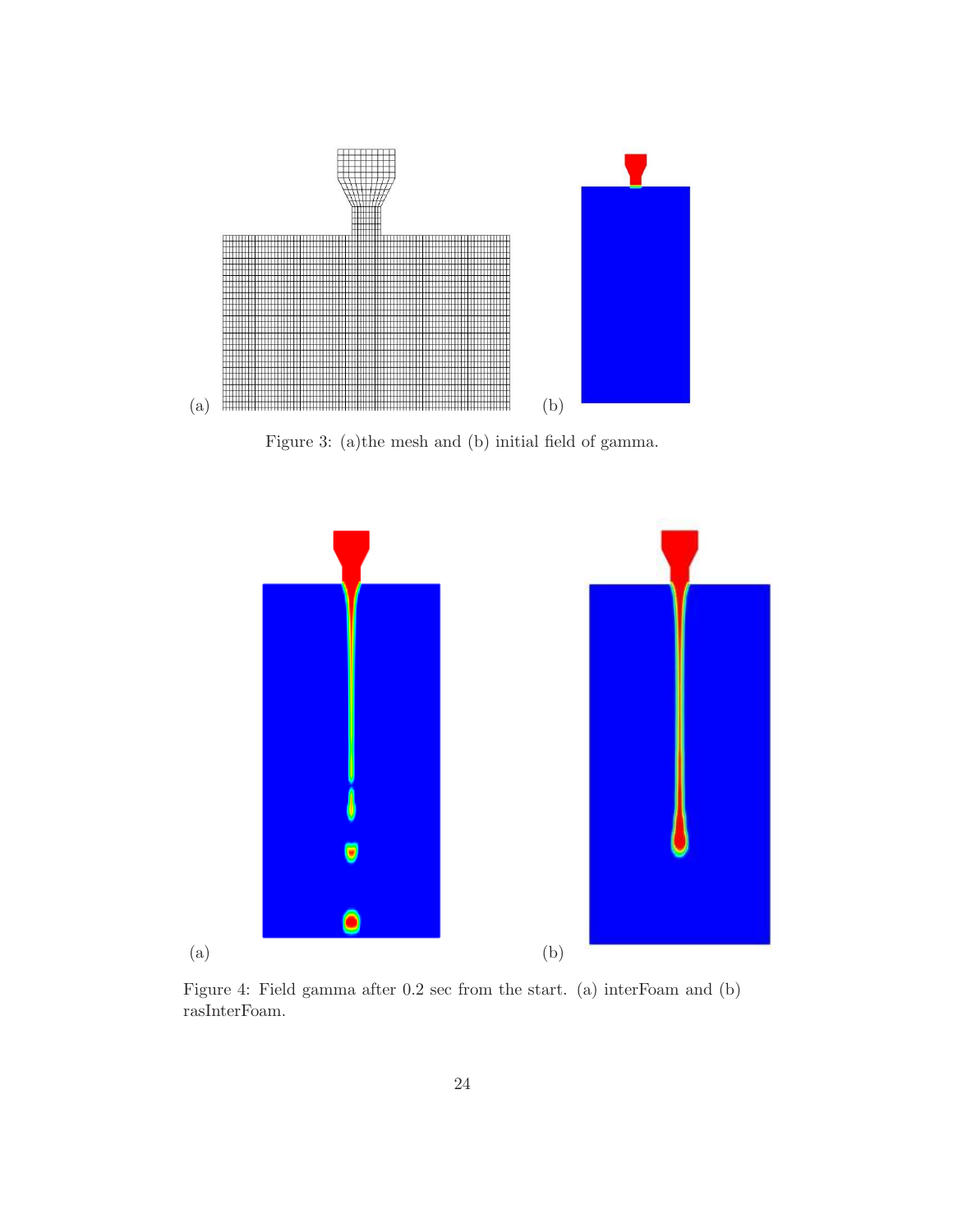

Figure 5: Field gamma after 0.4 sec from the start. (a) interFoam and (b) rasInterFoam.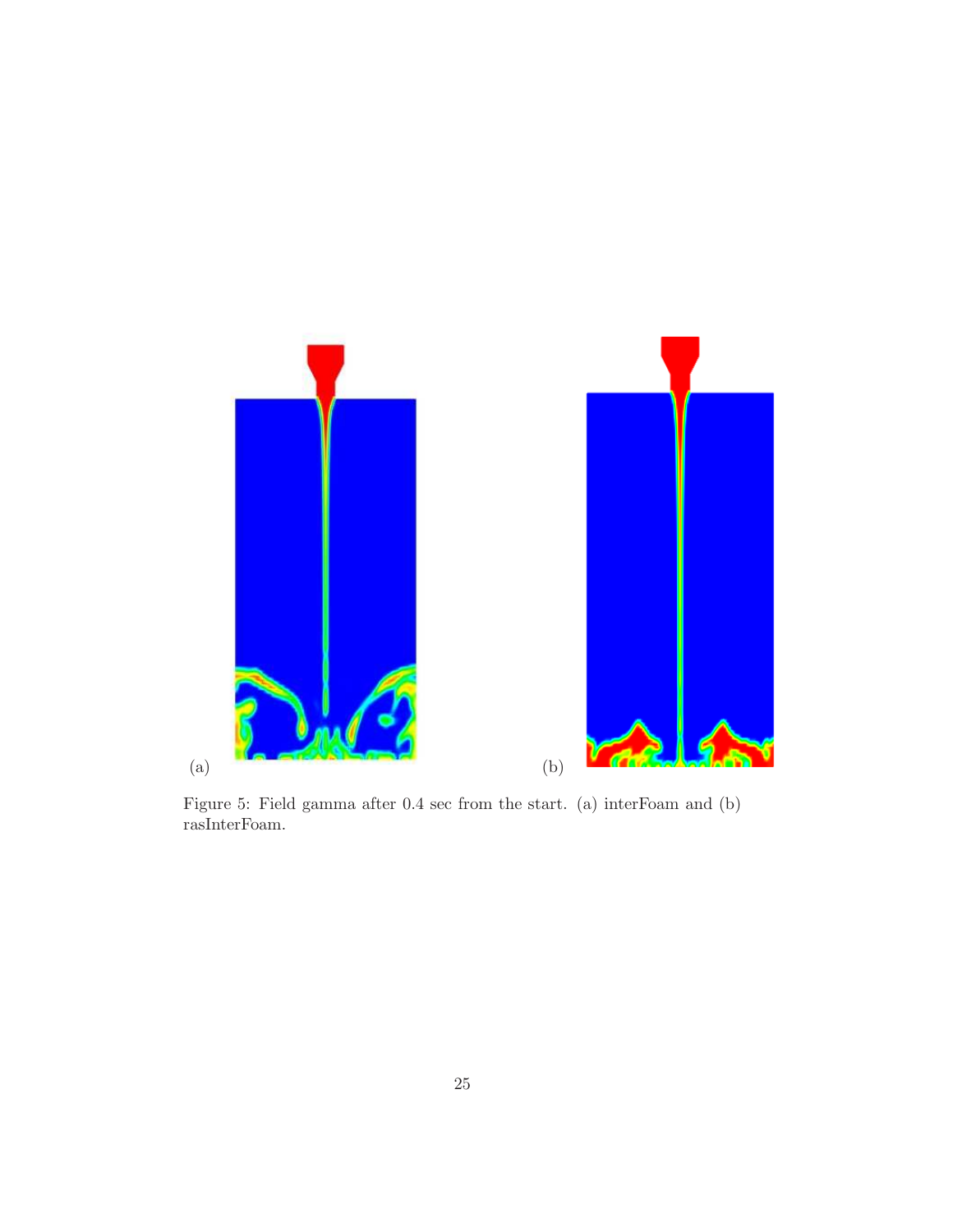



Figure 6: Field gamma after 8 sec from the start. (a) interFoam and (b) rasInterFoam.

Figure 5 shows the field gamma after 0.4 sec from the start of the filling process. Figure 5 shows that the fields obtained from interFoam and from rasInterFoam are different.

Figure 6 shows the field gamma after 8 sec from the start of the filling process. Figure 6 shows that the amount of air trapped in the water obtained from interFoam and from rasInterFoam are different.

### 7 Implementation in the code

In the VOF method we solve one momentum equation and one continuity equation. These equation are the same for the two phases. The physical properties of one fluid are calculated as weighted averages based on the volume fraction of the two fluids in one cell. The momentum equation takes the form

$$
\frac{\partial \rho U}{\partial t} + \nabla \cdot (\rho U U) - \nabla \cdot \mu \nabla U - \rho g = -\nabla p - F_s \tag{1}
$$

where  $F_s$  is the surface tension force which takes place only at the free surfaces.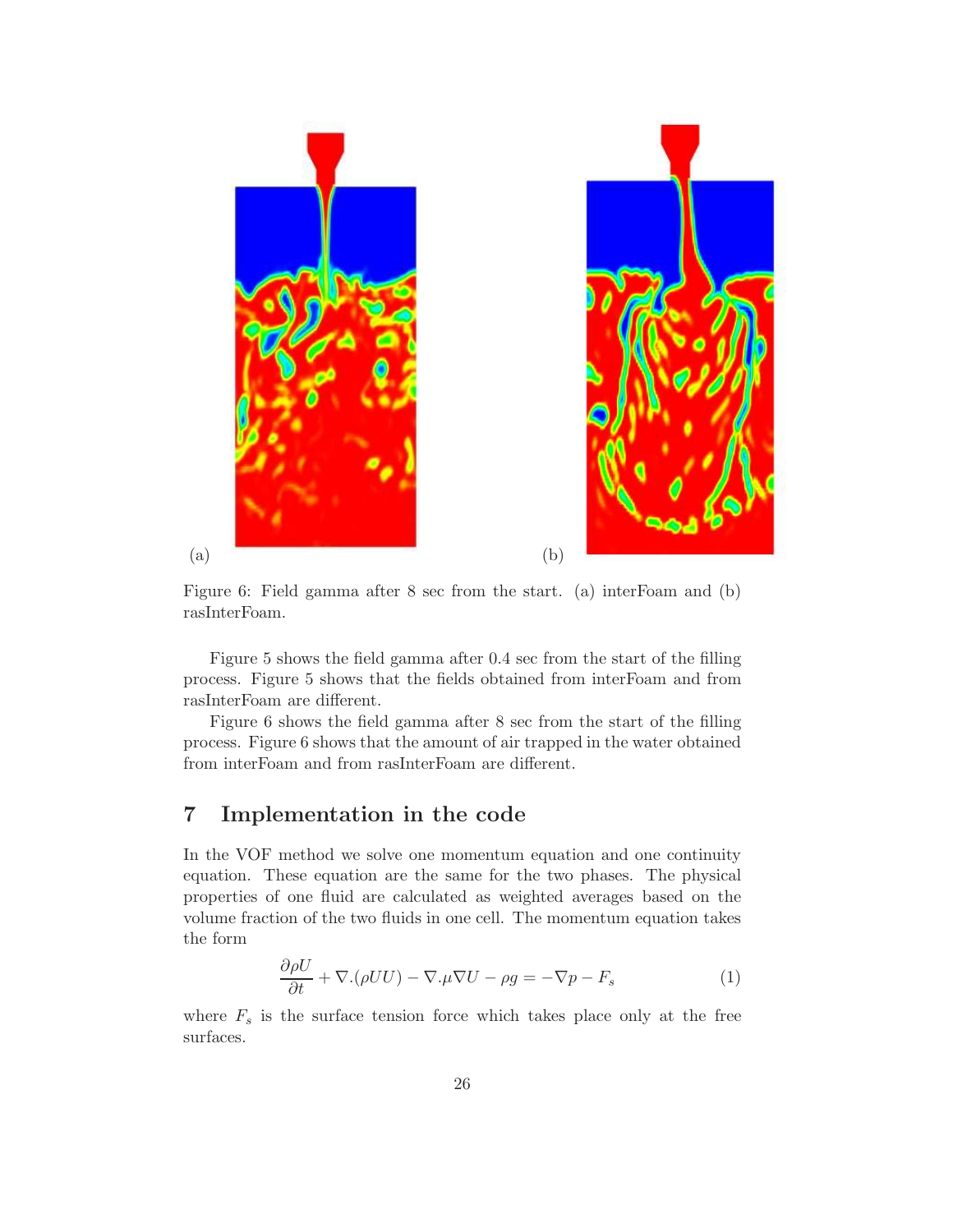The continuity equation takes the form

$$
\nabla.U=0.\t(2)
$$

The volume of fluid in a cell is computed as  $F_{vol} = \gamma V_{cell}$ , where  $V_{cell}$  is the volume of a computational cell and  $\gamma$  is the fluid fraction in a cell. The values of  $\gamma$  in a cell should range between 1 and 0. If the cell is completely filled with fluid then  $\gamma = 1$  and if it is filled with the void phase then its value should be 0. At the interface the value of  $\gamma$  is between 0 and 1. The scalar function  $\gamma$  can be computes from a separate transport equation that takes the form:

$$
\frac{\partial \gamma}{\partial t} + \nabla \cdot (\gamma U) = 0. \tag{3}
$$

In OpenFOAM, the necessary compression of the surface is achieved by intreducing an extra artificial compression term into the VOF equation 3 as follow:

$$
\frac{\partial \gamma}{\partial t} + \nabla \cdot (\gamma U) + \nabla \cdot (\gamma (1 - \gamma) U_r) = 0 \tag{4}
$$

wher  $U_r$  is a velocity field suitable to compress the interface. This artificial term is active only in the interface region due to the term  $(\gamma(1 - \gamma))$ .

The density at any point in the domain is calculated as a weighted averaged of the volume fraction of the two fluids,  $\gamma$  as:

$$
\rho = \gamma \rho + (1 - \gamma)\rho. \tag{5}
$$

The surface tension  $F_s$  is computed as:

$$
F_s = \sigma \kappa(x) n \tag{6}
$$

where  $n$  is a unit vector normal to the interface that can be calculated from

$$
n = \frac{\nabla \gamma}{|\nabla \gamma|} \tag{7}
$$

and  $\kappa$  is the curvature of the interface that can be calculated from

$$
\kappa(x) = \nabla \cdot n. \tag{8}
$$

These equations are implemented in the interFoam solver as shown in the source code shown below.

```
/*-------------------------interFoam code-------------------------------*/
int main(int argc, char *argv[])
{
```
# include "setRootCase.H"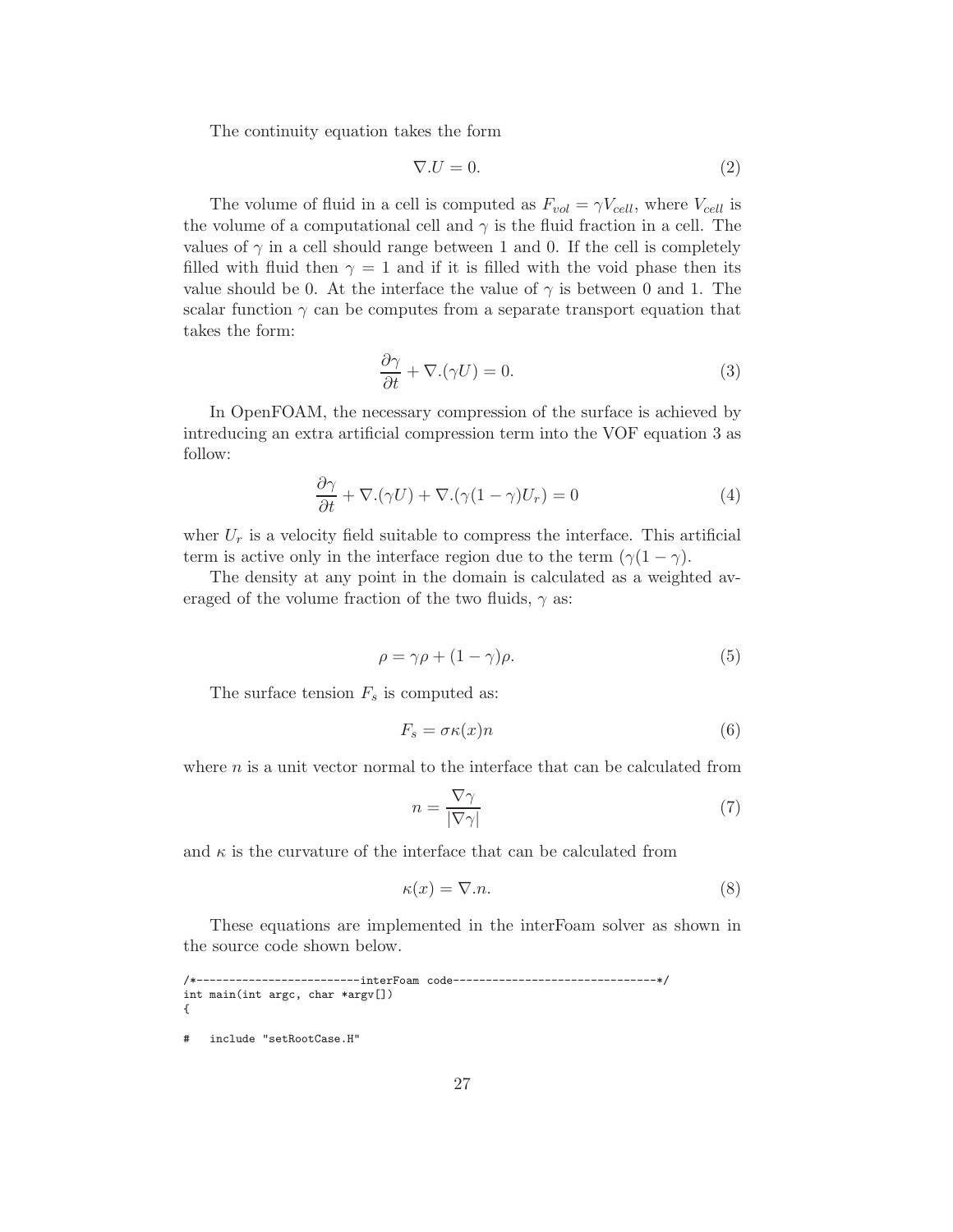```
#include "createTime.H"
   include "createMesh.H"
#include "readEnvironmentalProperties.H"
##include "readPISOControls.H"
  include "initContinuityErrs.H"
#include "createFields.H"
##include "readTimeControls.H"
  include "correctPhi.H"
## include "setInitialDeltaT.H"
Info<< "\nStarting time loop\n" << endl;
   while (runTime.run())\left\{ \right.include "readPISOControls.H"
#include "readTimeControls.H"
#include "CourantNo.H"
#include "setDeltaT.H"
#runTime++;
       Info<< "Time = " << runTime.timeName() << nl << endl;
       twoPhaseProperties.correct();
\#include "gammaEqnSubCycle.H"
\#include "UEqn.H"
       // -- PIS0 loopfor (int corr=0; corr<nCorr; corr++)
       \mathcal{L}include "pEqn.H"
\#\mathcal{F}include "continuityErrs.H"
#runTime.write();
       Info<< "ExecutionTime = " << runTime.elapsedCpuTime() << " s"
          << " ClockTime = " << runTime.elapsedClockTime() << " s"
          << nl << endl;
   \}Info<< "End\n\cdot" << endl;
   return(0);\mathcal{F}
```
The first part of the code is to initialize the different fields and to get the libraries needed for the finite volume solution.

The time iteration loop starts at the command

```
while (runTime.run())\mathcal{L}
```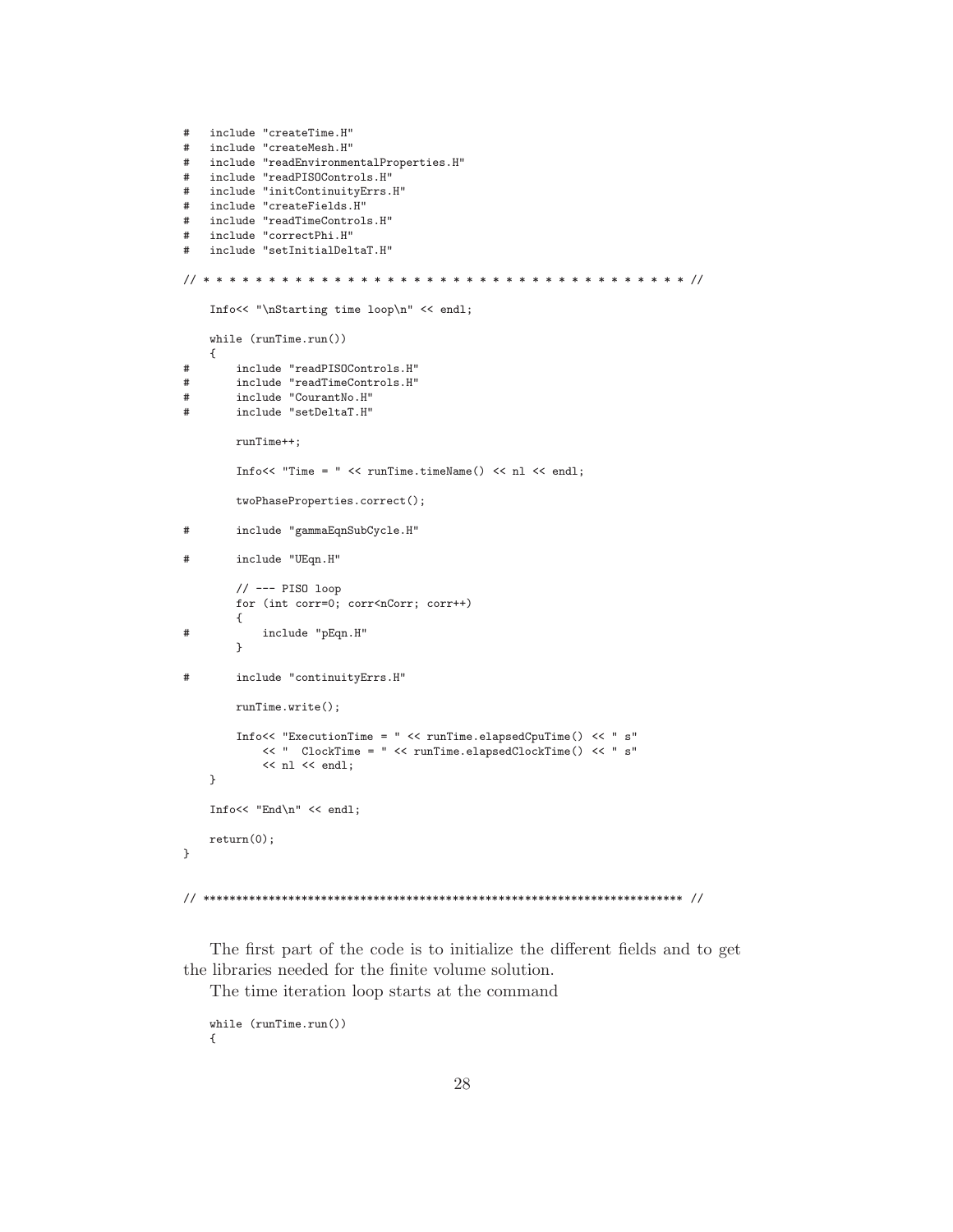```
# include "readPISOControls.H"
# include "readTimeControls.H"
# include "CourantNo.H"
# include "setDeltaT.H"
       runTime++;
       Info<< "Time = " << runTime.timeName() << nl << endl:
```
where the the solver calculates the correction of PISO loop around the  $\gamma$ phase. It calculates also the CFL number and based on the value of CFL number it calculates the new time step. The solver increases the run time and then print out the information about the new run iteration, current time step, elapsed time, CFL and so on.

The next part of the solver is to compute the phase fraction  $\gamma$  as shown below.

#### # include "gammaEqnSubCycle.H"

For better accuracy of the gamma field and to make stable solution we need very small time step to solve for the gamma equation. In order to achieve stable solution without reducing the time step and vastly increasing solution time, the time step is divided to number of sub-cycle time step. The gamma equation is solved in each sub-cycle. The sub-cycle algorithm if in the header file gammaEqnSubCycle.H shown below.

```
/******************** gammaEqnSubCycle.H ******************/
label nGammaCorr
(
    readLabel(piso.lookup("nGammaCorr"))
);
label nGammaSubCycles
(
    readLabel(piso.lookup("nGammaSubCycles"))
);
if (nGammaSubCycles > 1)
{
    dimensionedScalar totalDeltaT = runTime.deltaT();
    surfaceScalarField rhoPhiSum = 0.0*rhoPhi;
    for
    (
        subCycle<volScalarField> gammaSubCycle(gamma, nGammaSubCycles);
        !(++gammaSubCycle).end();
    \lambda{
# include "gammaEqn.H"
        rhoPhiSum += (runTime.deltaT()/totalDeltaT)*rhoPhi;
    }
    rhoPhi = rhoPhiSum;
}
```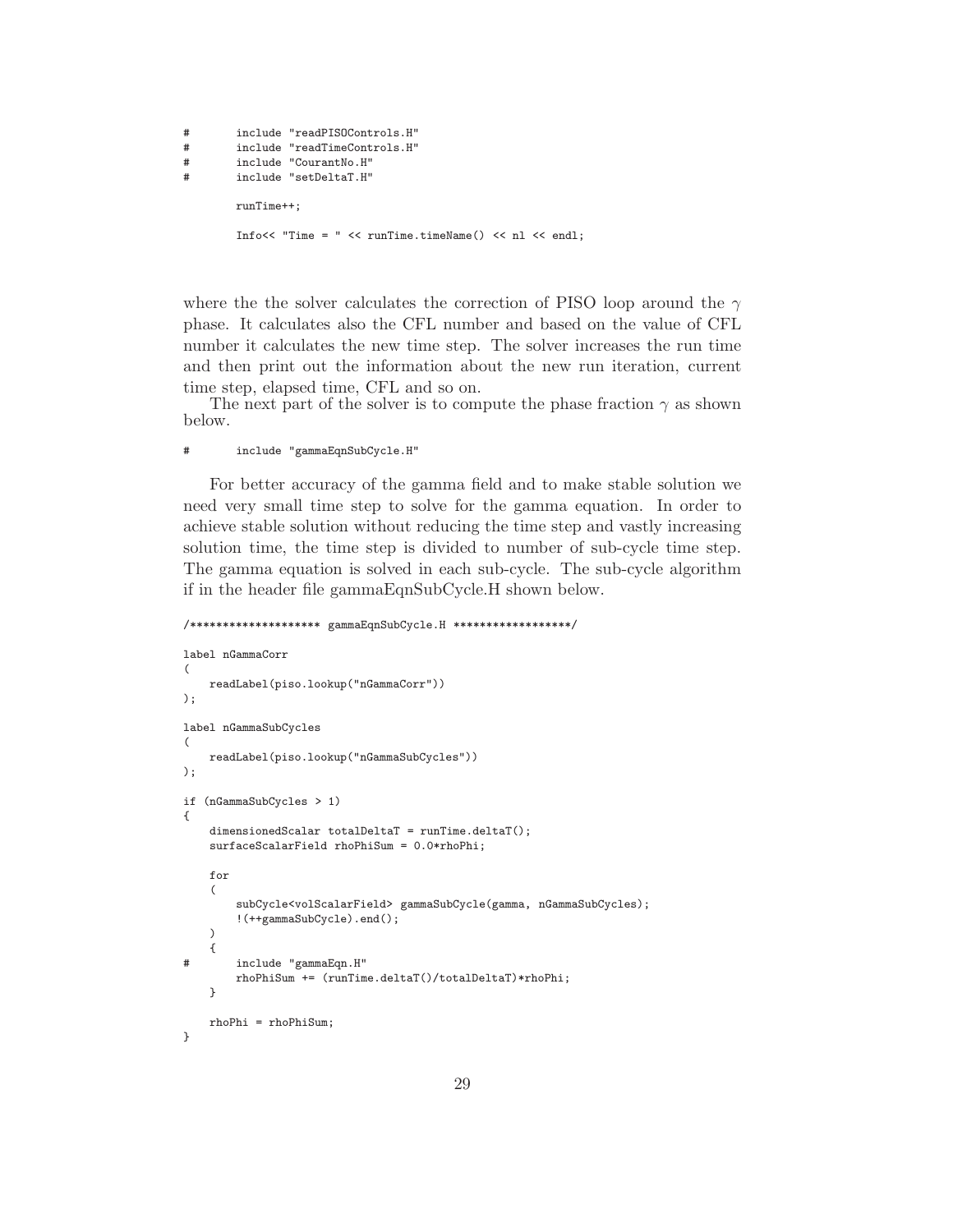```
else
{^+}include "gammaEqn.H"
}
interface.correct();
rho == gamma*rho1 + (scalar(1) - gamma)*rho2;
```
The algorithm checks the number of the sub-cycles. If the number of sub-cycles are more than one then it loops to solve the gamma equation in each subCycle otherwise it solves the gamma equation once. At the end of the algorithm, the new fluid properties are calculated using the weighted averaged of the gamma field. The algorithm to solve for gamma equation is a special algorithm for OpenFOAM developed by Henry Weller and it uses a technique called interfaceCompression to resolve some of the fundamental problems of the traditional VOF interface compression methods.

The next part of the code is to solve the momentum equation to find the velocity field. This is done by inserting the UEqn.H as shown below.

#### # include "gammaEqnSubCycle.H"

The UEqn.H has the implementations of the momentum equation.

```
/*--------------------UEqn.H-----------------------------------*/
   surfaceScalarField muf = twoPhaseProperties.muf();
   fvVectorMatrix UEqn
   (
       fvm::ddt(rho, U)
     + fvm::div(rhoPhi, U)
     - fvm::laplacian(muf, U)
      - (fvc::grad(U) & fvc::grad(muf))
   //- fvc::div(muf*(fvc::interpolate(dev(fvc::grad(U))) & mesh.Sf()))
   );
   if (momentumPredictor)
   {
       solve
        (
            UEqn
        =fvc::reconstruct
            (
                (
                    fvc::interpolate(interface.sigmaK())*fvc::snGrad(gamma)
                  - ghf*fvc::snGrad(rho)
                  - fvc::snGrad(pd)
               ) * mesh.magSf()
           )
       );
   }
```